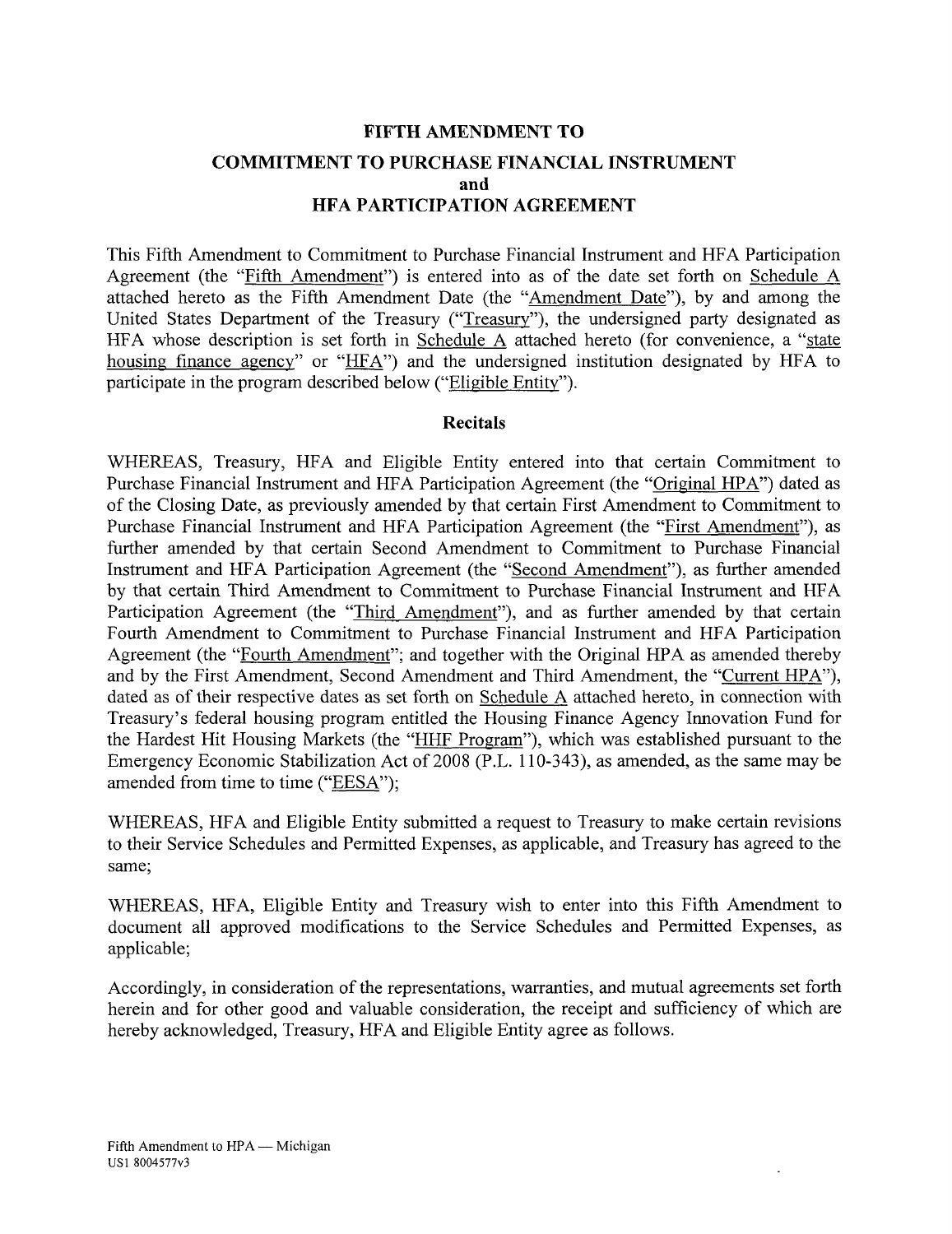#### **Agreement**

#### 1. **Amendments**

A. Definitions. All references in the Current HPA to the "Agreement" shall mean the Current HPA, as further amended by this Fifth Amendment; and all references in the Current HPA to Schedules A, B or C shall mean the Schedules A, B or C attached to this Fifth Amendment. All references herein to the "HPA" shall mean the Current HPA, as further amended by this Fifth Amendment.

B. Schedule A. Schedule A attached to the Current HPA is hereby deleted in its entirety and replaced with Schedule A attached to this Fifth Amendment.

C. Schedule B. Schedule B attached to the Current HPA is hereby deleted in its entirety and replaced with Schedule B attached to this Fifth Amendment.

D. Schedule C. Schedule C attached to the Current HPA is hereby deleted in its entirety and replaced with Schedule C attached to this Fifth Amendment.

#### $2.$ **Representations, Warranties and Covenants**

A. HFA and Eligible Entity. HFA and Eligible Entity, each for itself, make the following representations, warranties and covenants to Treasury and the truth and accuracy of such representations and warranties and compliance with and performance of such covenants are continuing obligations of HFA and Eligible Entity, each as to itself. In the event that any of the representations or warranties made herein cease to be true and correct or HFA or Eligible Entity breaches any of its covenants made herein, HFA or Eligible Entity, as the case may be, agrees to notify Treasury immediately and the same shall constitute an Event of Default under the HPA.

(1) HFA and Eligible Entity each hereby certifies, represents and warrants as of the date hereof that each of the representations and warranties of HFA or Eligible Entity, as applicable, contained in the HPA are true, correct, accurate and complete in all material respects as of the date hereof. All covenants of HFA or Eligible Entity, as applicable, contained in the HPA shall remain in full force and effect and neither HFA, nor Eligible Entity is in breach of any such covenant.

(2) Eligible Entity has the full corporate power and authority to enter into, execute, and deliver this Fifth Amendment and any other closing documentation delivered to Treasury in connection with this Fifth Amendment, and to perform its obligations hereunder and thereunder.

(3) HFA has the full legal power and authority to enter into, execute, and deliver this Fifth Amendment and any other closing documentation delivered to Treasury in connection with this Fifth Amendment, and to perform its obligations hereunder and thereunder.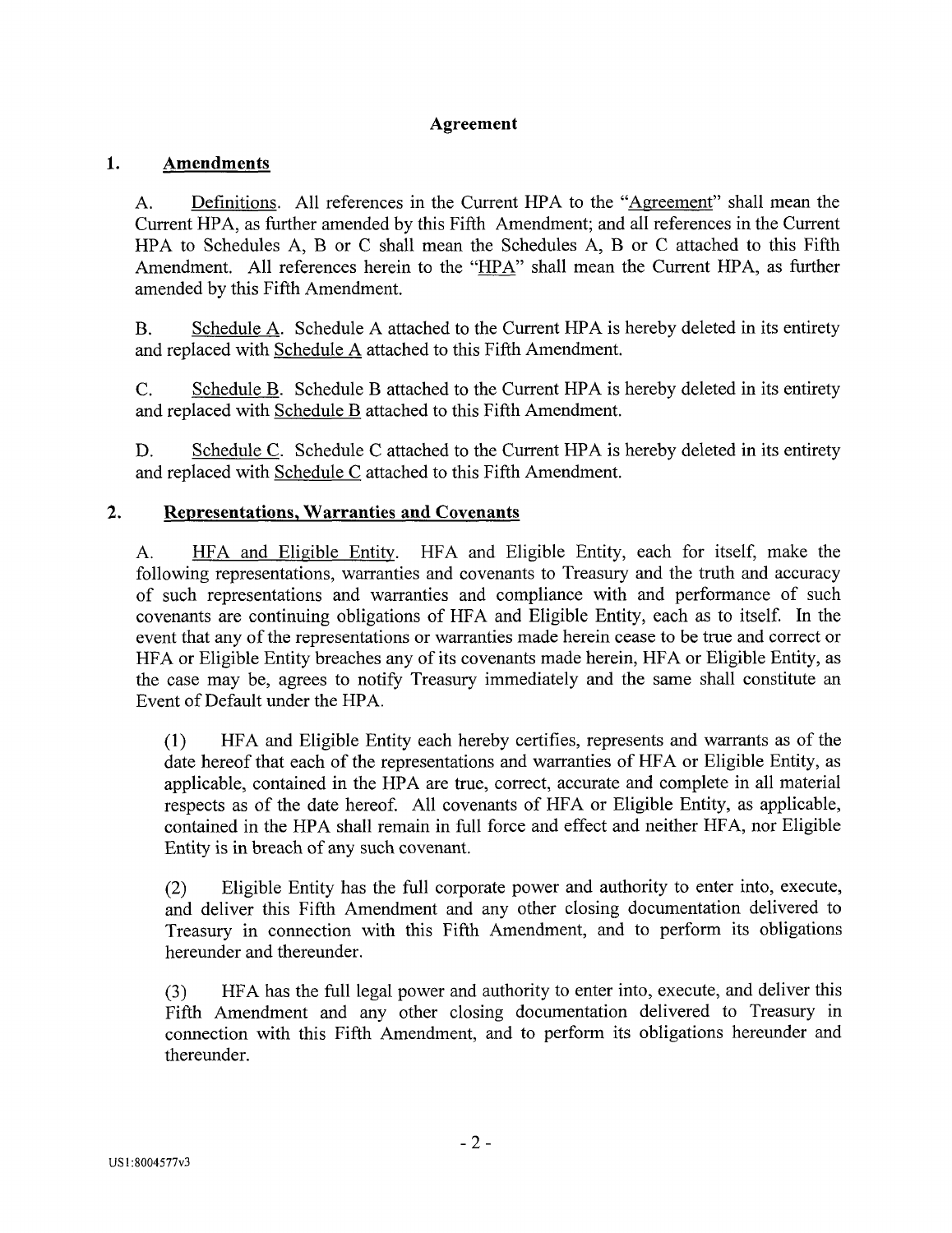#### **3. Miscellaneous**

A. The recitals set forth at the beginning of this Fifth Amendment are true and accurate and are incorporated herein by this reference.

B. Capitalized terms used but not defined herein shall have the meanings ascribed to them in the HPA.

C. Any provision of the HPA that is determined to be prohibited or unenforceable in any jurisdiction shall, as to such jurisdiction, be ineffective to the extent of such prohibition or unenforceability without invalidating the remaining provisions of the HPA, and no such prohibition or unenforceability in any jurisdiction shall invalidate such provision in any other jurisdiction.

D. This Fifth Amendment may be executed in two or more counterparts (and by different parties on separate counterparts), each of which shall be deemed an original, but all of which together shall constitute one and the same instrument. Facsimile or electronic copies of this Fifth Amendment shall be treated as originals for all purposes.

#### [SIGNATURE PAGE FOLLOWS; REMAINDER OF PAGE INTENTIONALLY LEFT BLANK]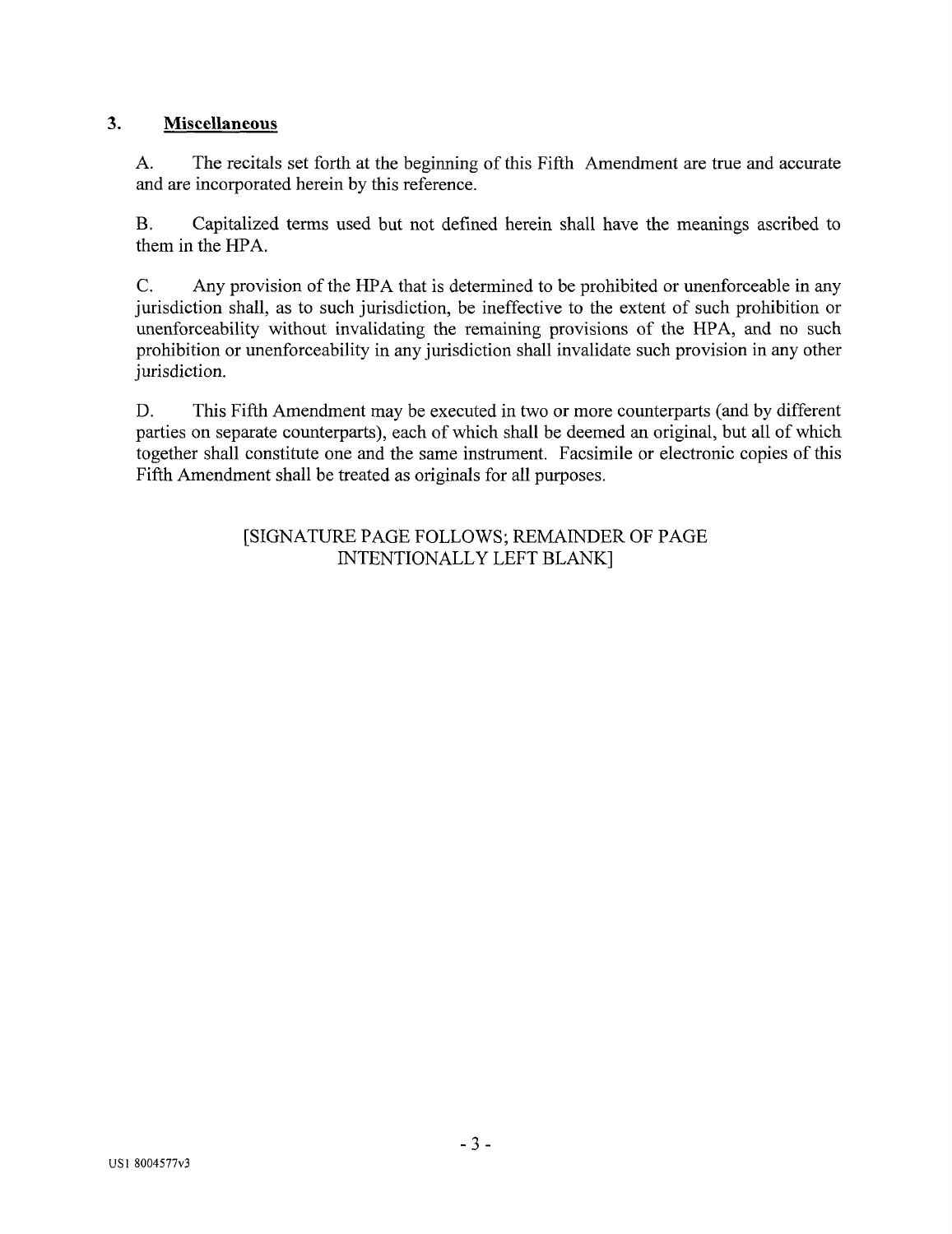**In Witness Whereof,** HFA, Eligible Entity and Treasury by their duly authorized officials hereby execute and deliver this Fifth Amendment to Commitment to Purchase Financial Instrument and HFA Participation Agreement as of the Amendment Date.

#### **HFA:** TREASURY:

MICHIGAN STATE HOUSING DEVELOPMENT AUTHORITY UNITED STATES DEPARTMENT OF THE **TREASURY** 

By: /s/ Gary Heidel Name: Gary Heidel Title: Executive Director By:

Name: Timothy G. Massad Title: Assistant Secretary for Financial Stability

 $\chi$ 

#### **ELIGIBLE ENTITY:**

MICHIGAN HOMEOWNER ASSISTANCE NONPROFIT HOUSING CORPORATION

By: *Is/* Christopher L. LaGrand Name: Christopher L. LaGrand Title: Corporate Secretary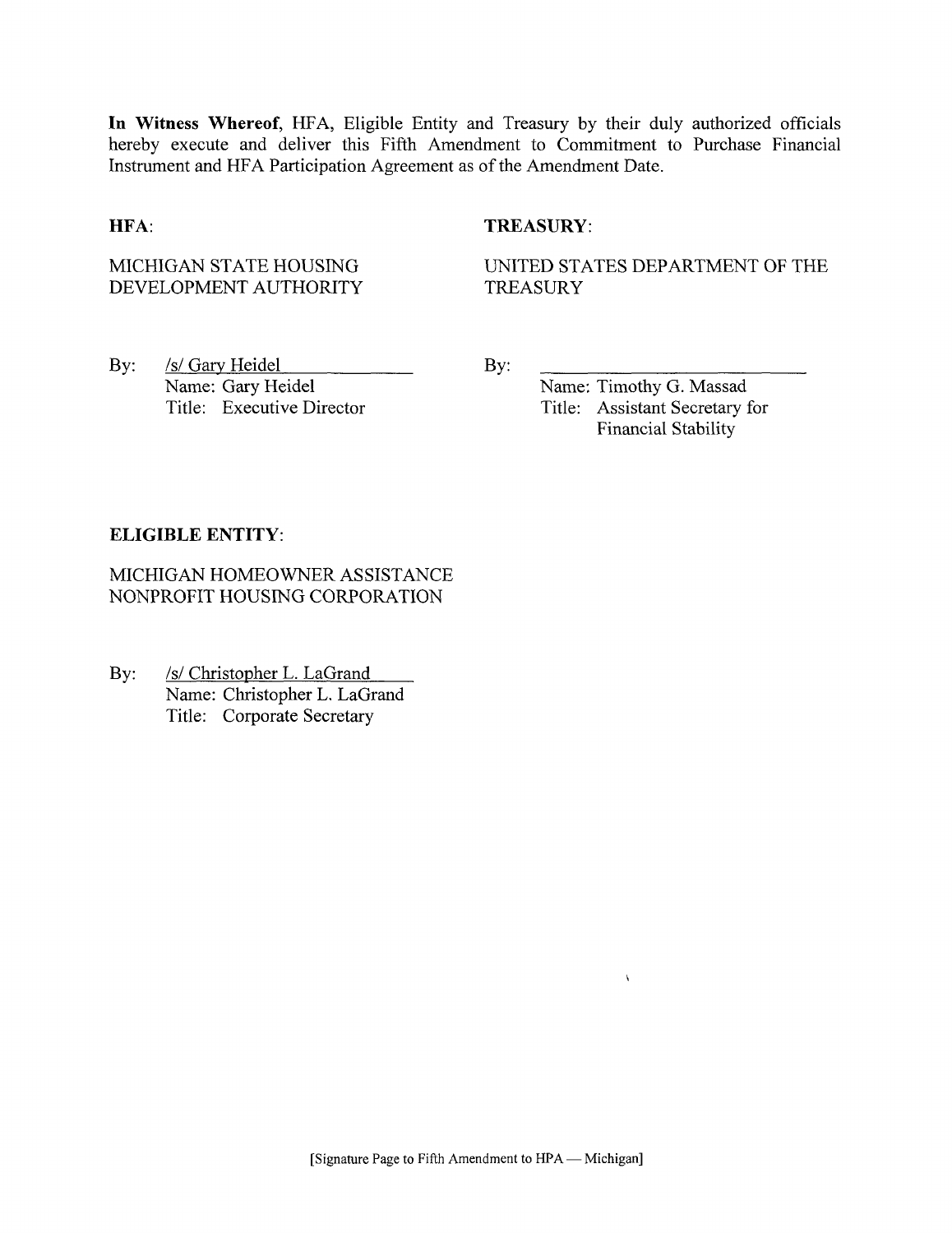In Witness Whereof, HFA. Eligible Entity and Treasury by their duly authorized officials hereby execute and deliver this Fifth Amendment to Commitment to Purchase Financial Instrument and UFA Participation Agreement as of the Amendment Date.

#### HFA: TREASURY:

MICHIGAN STATE HOUSING DEVELOPMENT AUTHORITY UNITED STATES DEPARTMENT OF THE **TREASURY** 

Name: Title:

By:  $\frac{1}{2}$  **By:**  $\frac{1}{2}$ Name: Timothy G. Massad Title: Assistant Secretary for

Financial Stability

#### ELIGIBLE ENTITY:

MICHIGAN HOMEOWNER ASSISTANCE NONPROFIT HOUSING CORPORATION

**By:** 

Name: Tillc: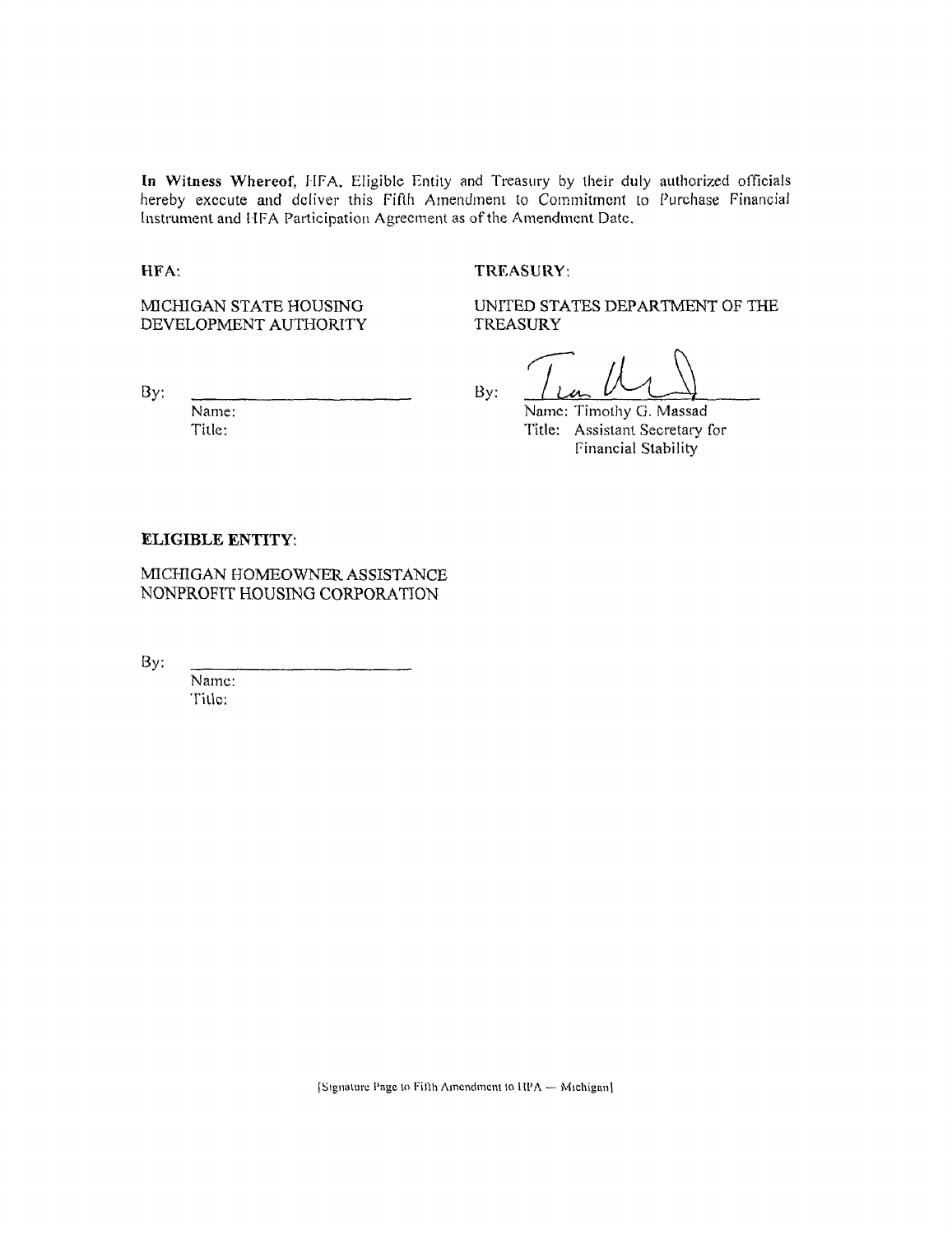# **EXHIBITS AND SCHEDULES**

Schedule A Basic Information<br>Schedule B Service Schedules

Schedule B Service Schedules<br>Schedule C Permitted Expense

Permitted Expenses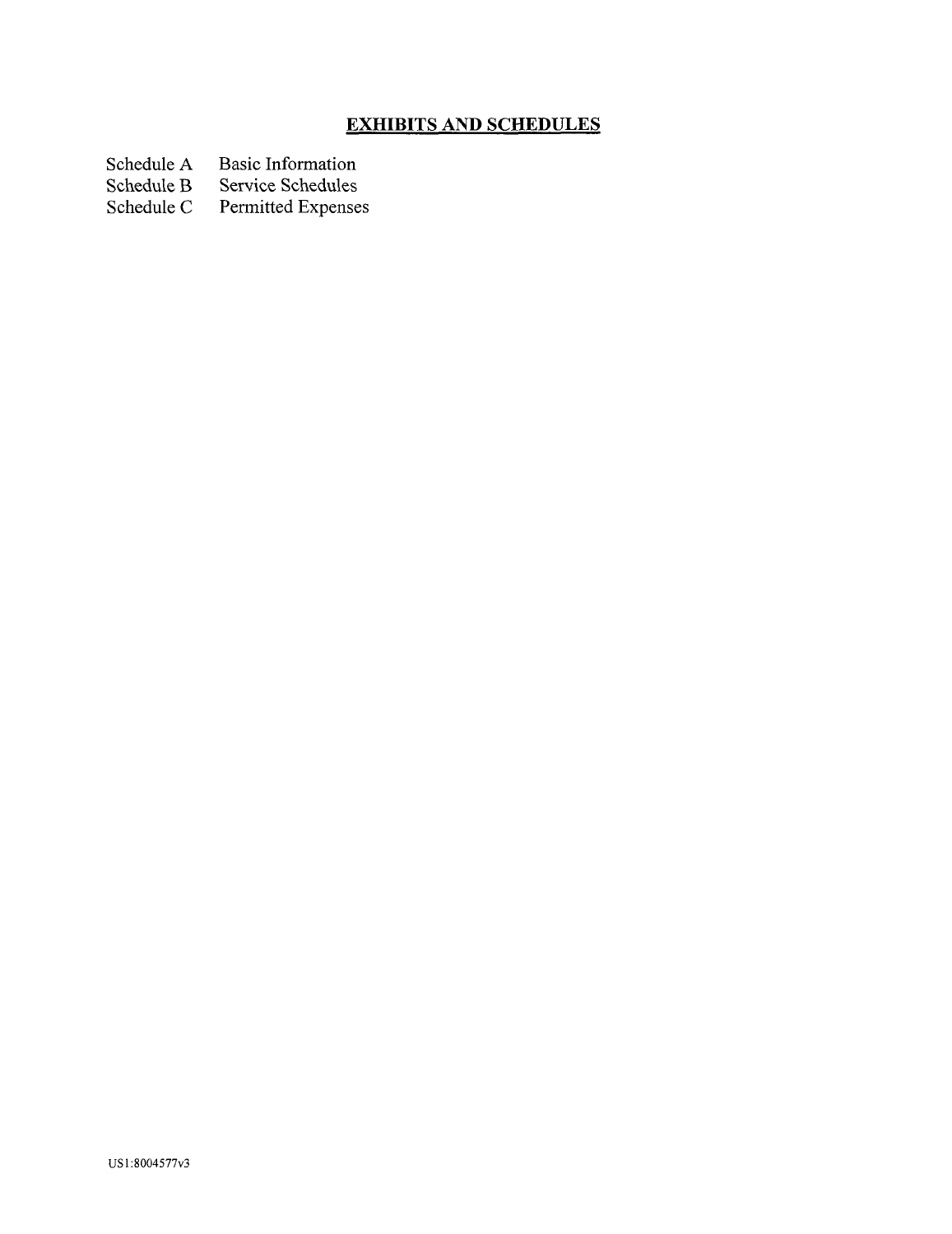# **SCHEDULE A**

# **BASIC INFORMATION**

| Eligible Entity Information:<br>Name of the Eligible Entity: | Michigan Homeowner Assistance Nonprofit<br>Housing Corporation |
|--------------------------------------------------------------|----------------------------------------------------------------|
| Corporate or other organizational form:                      | Domestic Nonprofit Corporation                                 |
| Jurisdiction of organization:                                | State of Michigan                                              |
| Notice Information:                                          |                                                                |
|                                                              |                                                                |

HFA Information:<br>Name of HFA: Michigan State Housing Development Authority Organizational form: Public body corporate and politic of the State of Michigan

September 1, 2010

Date of Application: April 14, 2010

Date of Action Plan:

Notice Information:

| Program Participation Cap:                                                   | \$498,605,738.00 |
|------------------------------------------------------------------------------|------------------|
| Portion of Program Participation Cap<br>Representing Original HHF Funds:     | \$154,500,000.00 |
| Portion of Program Participation Cap<br>Representing Unemployment HHF Funds: | \$128,461,559.00 |
| Permitted Expenses:                                                          | \$52,675,243.00  |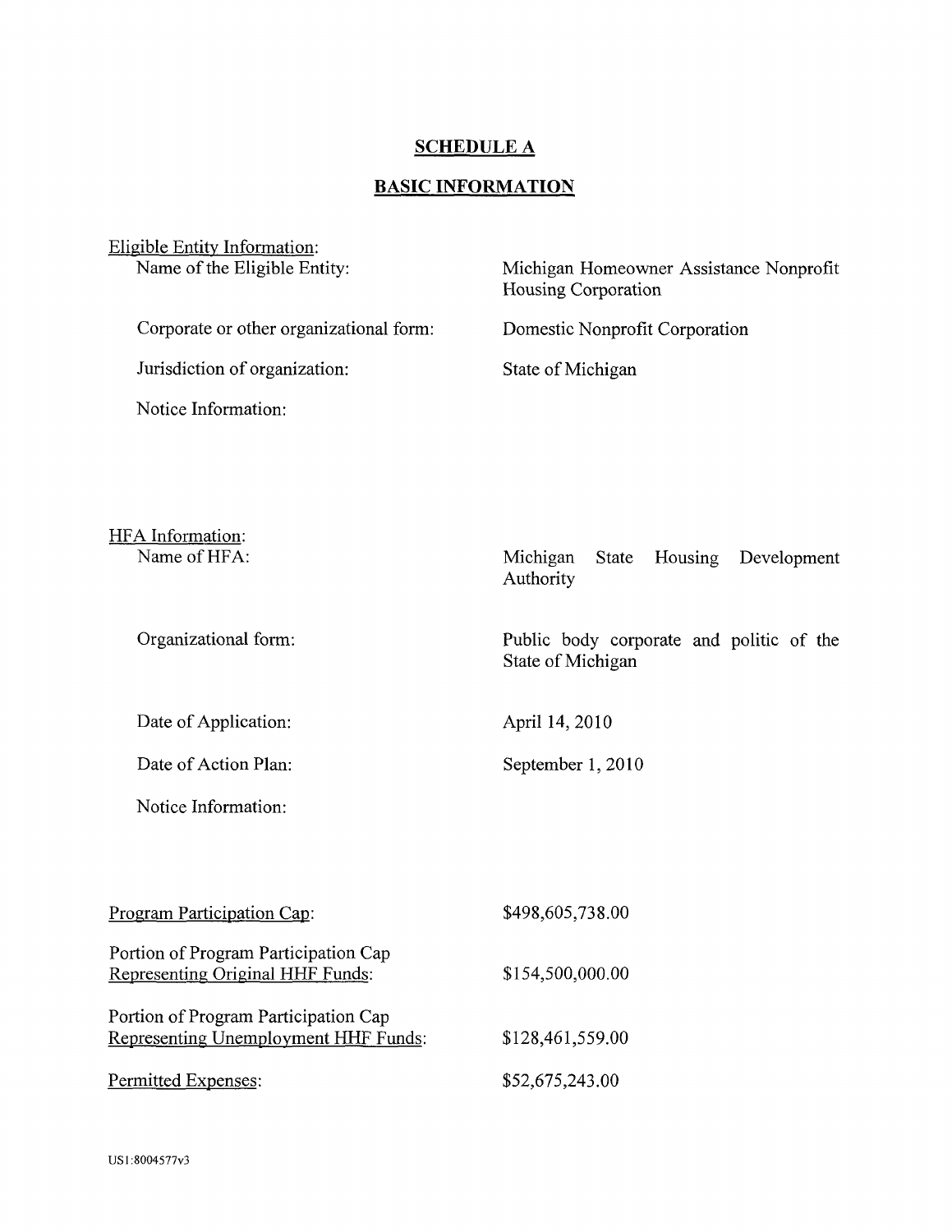| <b>Closing Date:</b>                                   | June 23, 2010                                                                                                                                          |
|--------------------------------------------------------|--------------------------------------------------------------------------------------------------------------------------------------------------------|
| <b>First Amendment Date:</b>                           | September 23, 2010                                                                                                                                     |
| Second Amendment Date:                                 | September 29, 2010                                                                                                                                     |
| Third Amendment Date:                                  | December 16, 2010                                                                                                                                      |
| Fourth Amendment Date:                                 | August 3, 2011                                                                                                                                         |
| Fifth Amendment Date:                                  | June 28, 2012                                                                                                                                          |
| <b>Eligible Entity Depository Account Information:</b> | See account information set forth in the<br>Depository Account Control Agreement<br>between Treasury and Eligible Entity<br>regarding the HHF Program. |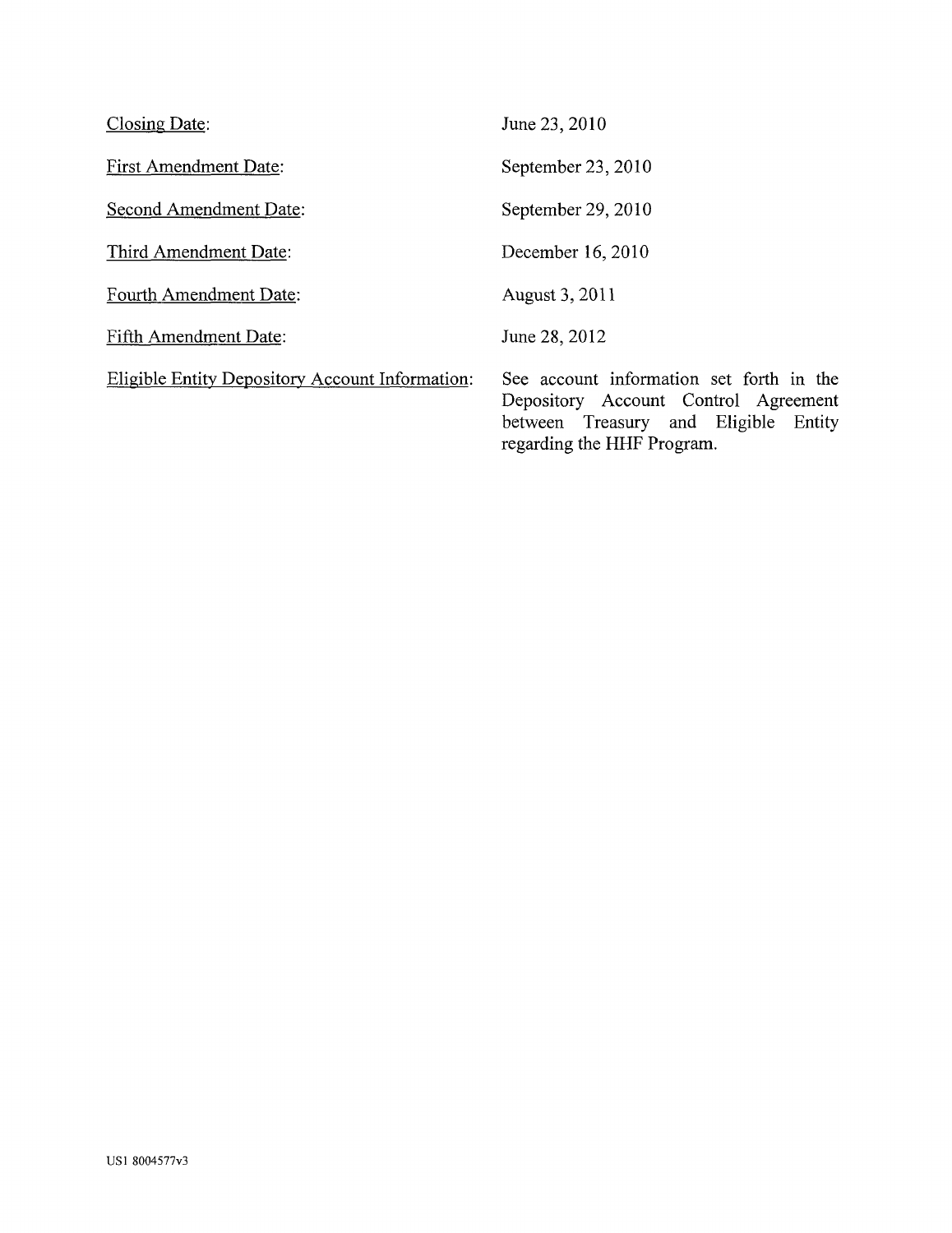# SCHEDULE B

#### SERVICE SCHEDULES

The Service Schedules attached as Schedule B to the Current HPA are hereby deleted in their entirety and replaced with the attached Service Schedules (numbered sequentially as Service Schedule B-l, Service Schedule B-2, et. seq.), which collectively comprise Schedule B to the HPA.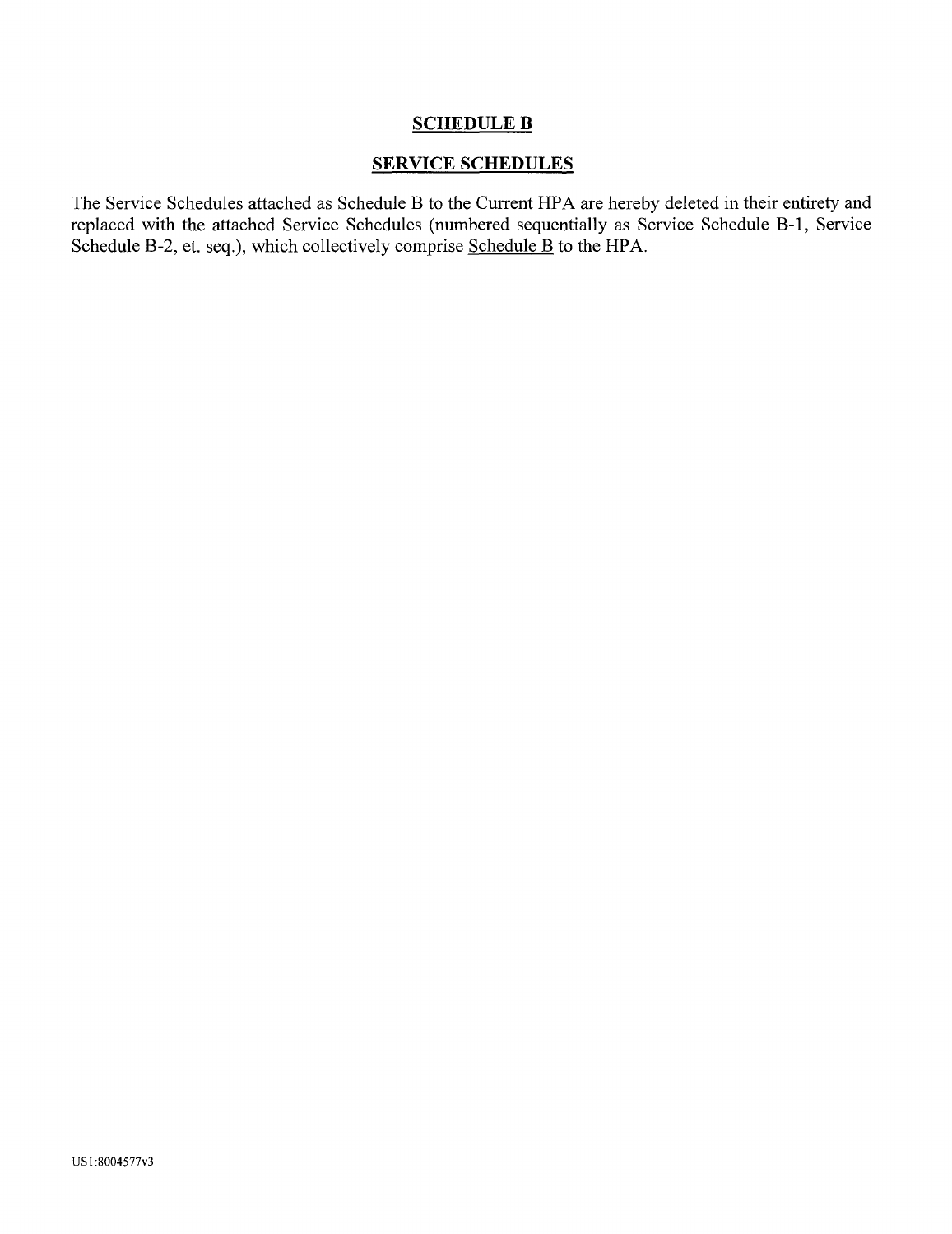# **SERVICE SCHEDULE B-l**

#### **Michigan Homeowner Assistance Nonprofit Housing Corporation (MHA)**  *acting through*  **Michigan State Housing Development Authority (MSHDA)**

#### **PRINCIPAL CURTAILMENT PROGRAM (PC) Summary Guidelines**

| 1. Program Overview                                                        | The Principal Curtailment Program will provide a one-time<br>matching fund of up to \$10,000 to homeowners seeking to<br>modify their loans. The Lender/Servicer must agree to provide<br>matching forgiveness of principal and to modify the reduced<br>loan balance.                                                                                                                                                                                                                                                                                          |
|----------------------------------------------------------------------------|-----------------------------------------------------------------------------------------------------------------------------------------------------------------------------------------------------------------------------------------------------------------------------------------------------------------------------------------------------------------------------------------------------------------------------------------------------------------------------------------------------------------------------------------------------------------|
| 2. Program Goals                                                           | The Principal Curtailment will prevent avoidable foreclosures by<br>helping homeowners who have a qualifying, involuntary<br>hardship (for example, homeowners who currently cannot<br>refinance or modify their mortgages due to negative equity<br>positions). Homeowners will benefit from both a restructured<br>loan payment and the reduction in principal balance, reducing<br>monthly payments and increasing sustainability.                                                                                                                           |
| 3. Target<br><b>Population/Areas</b>                                       | MHA does not anticipate targeting this assistance on a<br>geographic basis, nor have we anticipated targeting specific<br>income limits.                                                                                                                                                                                                                                                                                                                                                                                                                        |
| 4. Program Allocation<br>(Excluding<br>Administrative<br><b>Expenses</b> ) | \$5,400,000.                                                                                                                                                                                                                                                                                                                                                                                                                                                                                                                                                    |
| 5. Borrower Eligibility<br>Criteria                                        | MHA determines homeowner eligibility. Homeowners presently<br>having negative equity, greater than 100% Loan to Value (LTV)<br>or greater than 100% Combined Loan to Value (CLTV), and<br>needing principal curtailment in order to reach a sustainable<br>mortgage payment. Homeowners are required to provide a<br>hardship affidavit. If providing assistance on a 2 <sup>nd</sup> lien, first lien<br>must be documented as current. MHA considers a sustainable<br>mortgage payment 45% or less (gross household income to<br>validated mortgage payment). |
| 6. Property/Loan<br><b>Eligibility Criteria</b>                            | The homeowner must currently occupy the property as his/her<br>primary residence and it must be located within the state of<br>Michigan. Homeowners must execute all Hardest Hit Funds<br>application and closing documents. Eligible structures to include<br>single-family, attached or detached, or manufactured homes on a<br>permanent foundation attached to real property; 1-4 unit<br>properties are eligible if one unit is primary residence of<br>homeowner. Existing mortgage loan balance must be equal to                                         |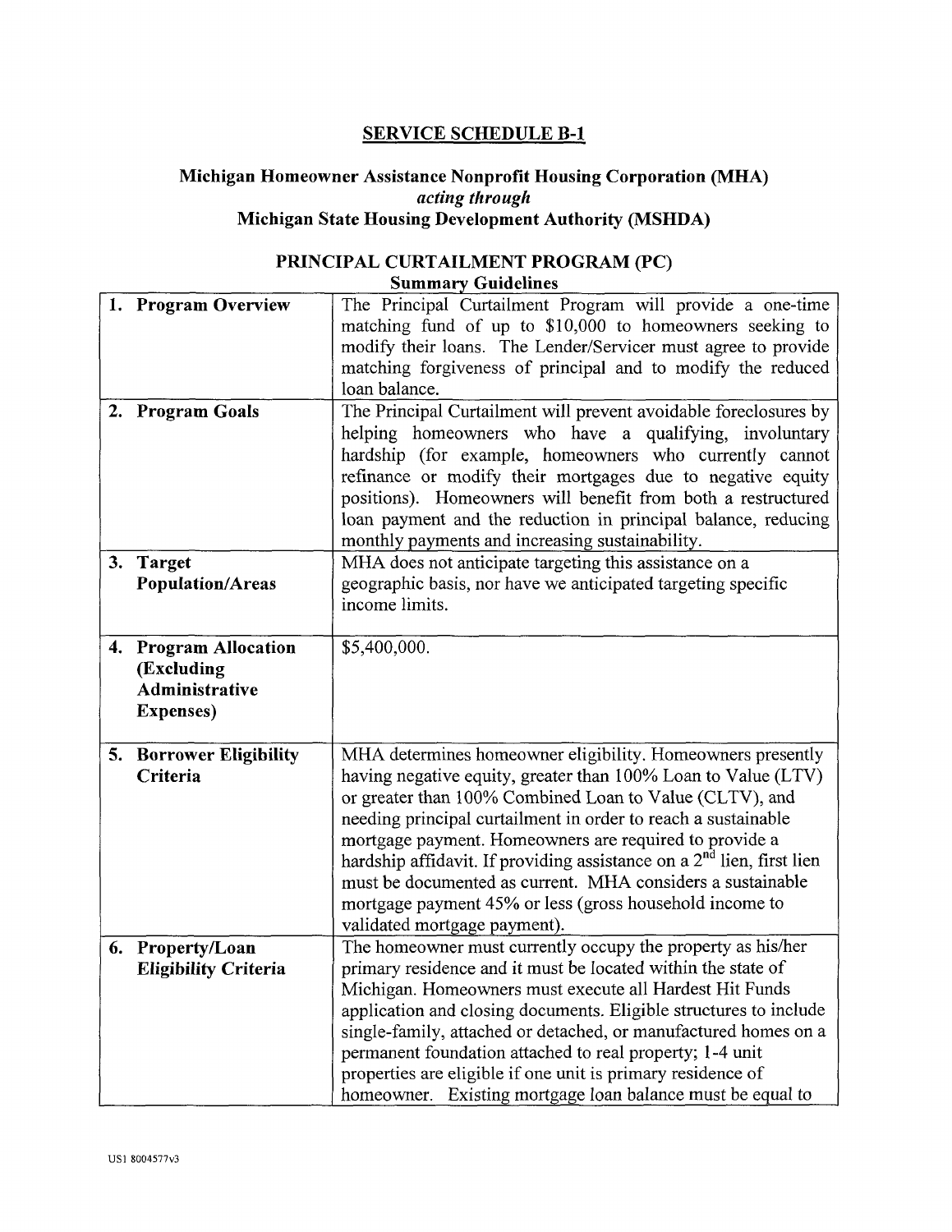|                                          | or less than \$729,250.                                                                                                                                                                                                                                                                                                                                                                                                                                                                                                                                                                                                                                                                                                                                                                                                                                                                                                                        |
|------------------------------------------|------------------------------------------------------------------------------------------------------------------------------------------------------------------------------------------------------------------------------------------------------------------------------------------------------------------------------------------------------------------------------------------------------------------------------------------------------------------------------------------------------------------------------------------------------------------------------------------------------------------------------------------------------------------------------------------------------------------------------------------------------------------------------------------------------------------------------------------------------------------------------------------------------------------------------------------------|
| 7. Program Exclusions                    | Second homes or investment properties. Homeowners with<br>liquid cash reserves exceeding 6 months validated mortgage<br>payments. Lender/Servicer is not required to accept homeowner<br>to the program if a notice of trustee/sheriff sale has been<br>recorded or the trustee/sheriff sale is scheduled less than seven<br>days from date the Lender/Servicer is notified of borrower<br>eligibility.                                                                                                                                                                                                                                                                                                                                                                                                                                                                                                                                        |
| 8. Structure of Assistance               | Homeowners receiving assistance will execute a secured<br>subordinate lien mortgage and note in favor of the MHA. Loan<br>will be 0%, non-amortizing loan, forgivable over a 5 year term at<br>20% per year, which will be due on sale, transfer of the property,<br>or when the property ceases to be the principal residence of the<br>homeowner. If the primary lien is paid in full due to a no cash<br>out, limited-term, refinance, the MHA may subordinate lien<br>position in accordance with program guidelines. Mortgage will<br>be recorded through public records and ongoing monitoring,<br>repayments, discharges, and subordinations will be conducted by<br>MHA. Any repayment of program funds will be re-invested<br>back into program allocation. All funds remaining in the<br>program will be returned to Treasury after December 31, 2017.<br>Hardest Hit Funds will be available on a first come, first serve<br>basis. |
|                                          | The Lender/Servicer will determine terms of modification<br>according to their internal guidelines. The Lender/Servicer will<br>transmit modification terms to the MHA for review and agree to<br>match MHA's assistance dollar for dollar towards principal<br>curtailment. Awarded funds will be remitted to Lender/Servicer<br>to be applied towards the capitalized balance resulting in a<br>reduction in existing principal on either the $1st$ or $2nd$ Mortgage.                                                                                                                                                                                                                                                                                                                                                                                                                                                                       |
|                                          | Lender/Servicer is required to provide timely communication of<br>homeowner's loan data to the MHA and agree to place collection<br>and foreclosure activity on hold upon their acceptance of the<br>homeowner into the Hardest Hit Funds Program; active<br>foreclosure action to be canceled upon receipt of Hardest Hit<br>Funds. Lender/Servicer is required to provide evidence of<br>timely application of Hardest Hit Funds inclusive of their<br>required minimum 1:1 match. Lender/Servicer is required to<br>waive all accumulated late charges and non-sufficient funds<br>(NSF) fees.                                                                                                                                                                                                                                                                                                                                              |
| <b>Per Household</b><br>9.<br>Assistance | Maximum of \$10,000 per household with a minimum 1:1 match<br>from the Lender/Servicer; total of \$20,000 per household.                                                                                                                                                                                                                                                                                                                                                                                                                                                                                                                                                                                                                                                                                                                                                                                                                       |
| 10. Duration of Assistance               | One time assistance to homeowner paid directly to<br>Lender/Servicer for application towards capitalized balance.                                                                                                                                                                                                                                                                                                                                                                                                                                                                                                                                                                                                                                                                                                                                                                                                                              |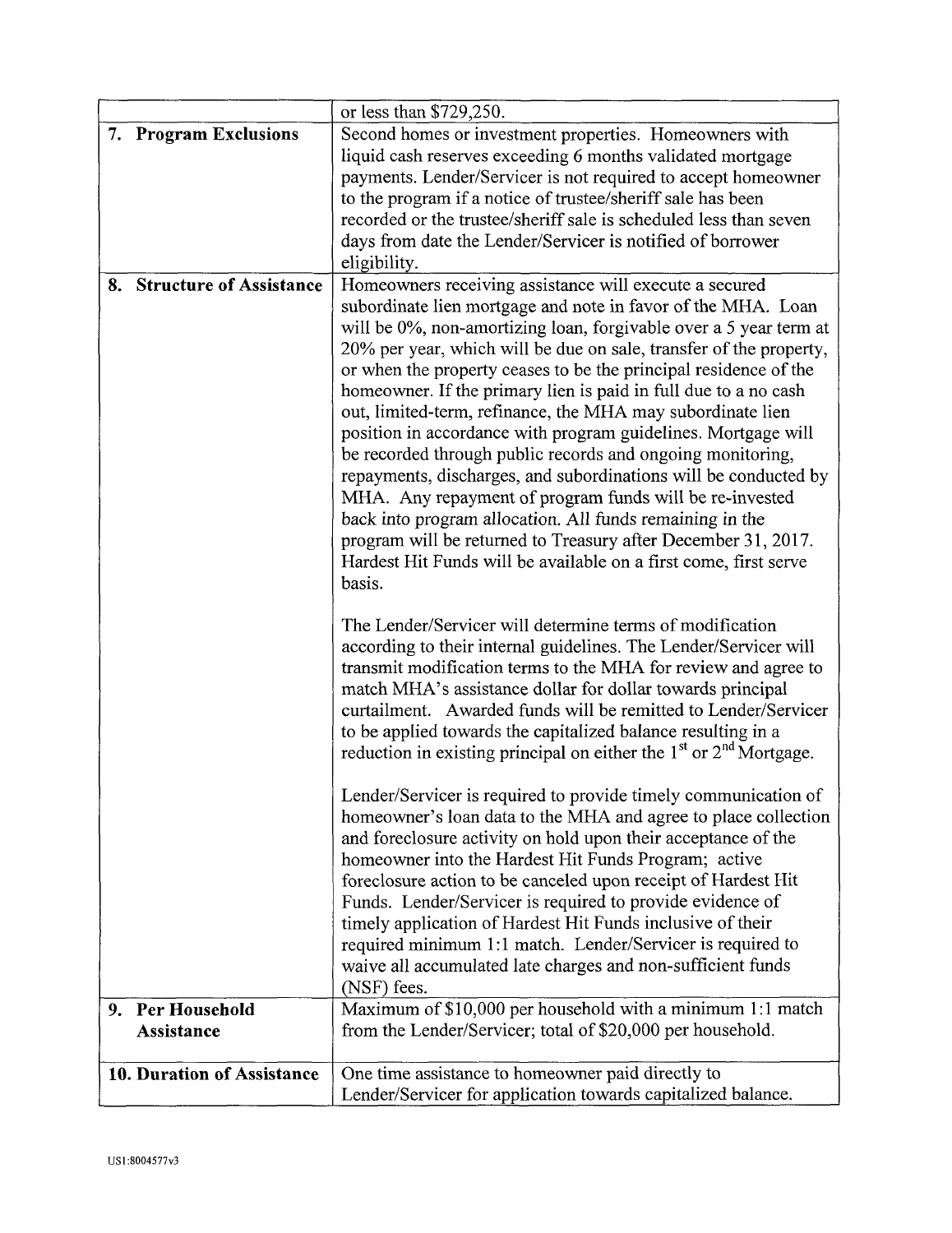| 11. Estimated Number of<br>Participating<br>Households           | 540 households could be served under this program if they all<br>receive the maximum funding amount of \$10,000.                                                                                                                                                                                              |
|------------------------------------------------------------------|---------------------------------------------------------------------------------------------------------------------------------------------------------------------------------------------------------------------------------------------------------------------------------------------------------------|
| 12. Program Inception/<br><b>Duration</b>                        | Program rolled out July 12, 2010. Based on the overwhelming<br>need, funds allocated to this Program will likely be exhausted<br>3rd quarter, 2014.                                                                                                                                                           |
| 13. Program Interactions<br>with Other HFA<br>Programs           | Homeowners will only be eligible for one MHA Hardest Hit<br>Funds Program. MSHDA owned and serviced loans are eligible<br>for this program.                                                                                                                                                                   |
| 14. Program Interactions<br>with HAMP                            | Homeowners can receive HAMP assistance (including UP<br>program assistance) prior to or after receiving Hardest Hit Funds<br>assistance; Hardest Hit Funds cannot be used to pay HAMP trial<br>period payments. Lender/Servicers to follow current guidance<br>issued by their investor and/or U.S. Treasury. |
| 15. Program Leverage<br>with Other Financial<br><b>Resources</b> | Existing Lender/Servicer will be required to match Hardest Hit<br>Funds at a minimum of 1:1 towards capitalized debt.<br>Lender/Servicer agrees to waive all accumulated late fees and<br>NSF fees upon receipt of Hardest Hit Funds.                                                                         |
| 16. Qualify as an<br>Unemployment<br>Program                     | $\boxtimes$ No<br>$\Box$ Yes                                                                                                                                                                                                                                                                                  |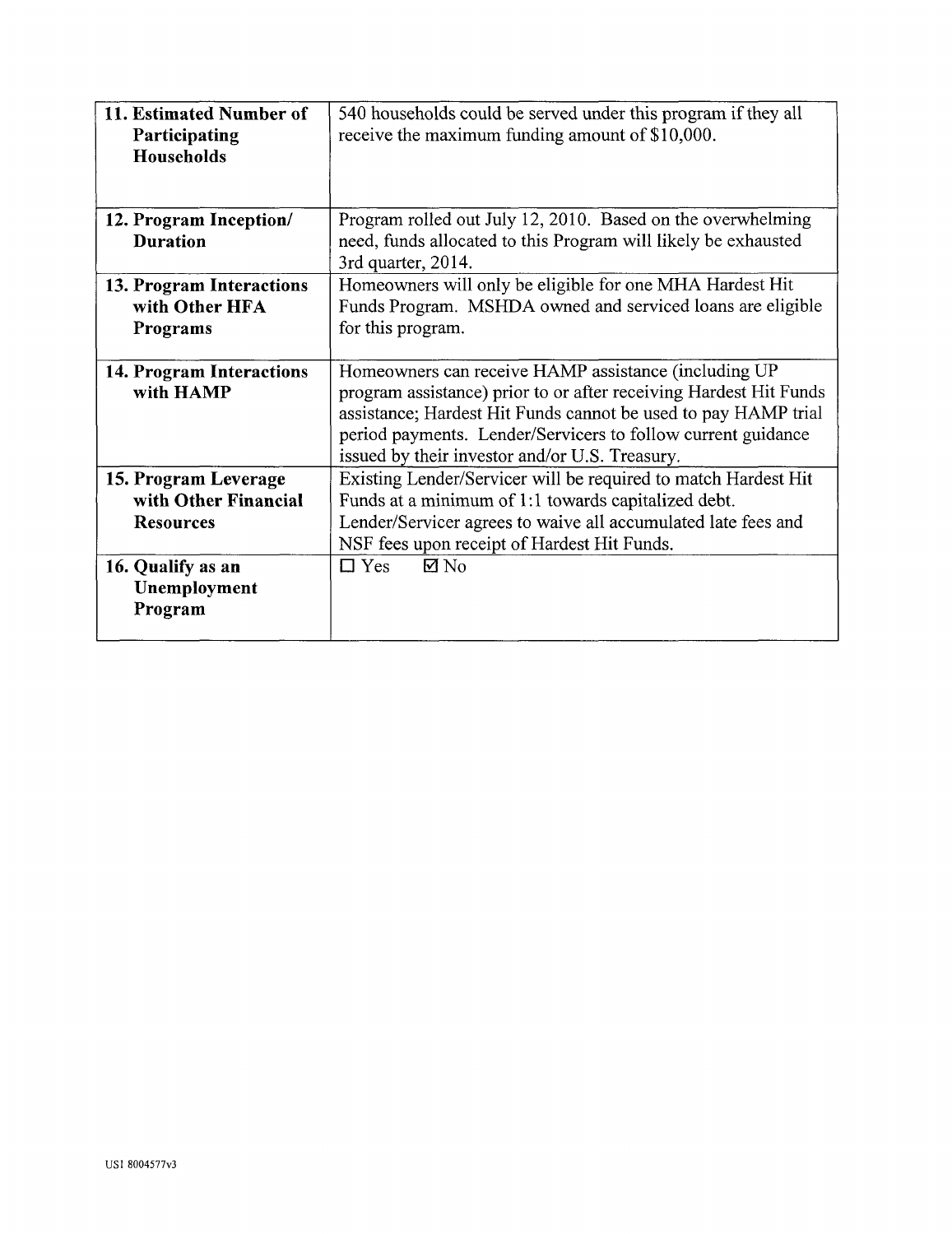## **SERVICE SCHEDULE B-2**

## **Michigan Homeowner Assistance Nonprofit Housing Corporation (MHA)**  *acting through*  **Michigan State Housing Development Authority (MSHDA)**

# **LOAN RESCUE PROGRAM (LR) Summary Guidelines**

| <b>Program Overview</b><br>1.                                                                  | Whether it was a divorce, a serious illness, or a recent period of<br>unemployment, many Michigan families have encountered some<br>significant obstacle in their lives that resulted in mortgage<br>delinquency. This program will provide up to \$20,000 in<br>assistance to households who had a qualifying, involuntary<br>hardship and can sustain homeownership, but need assistance to<br>catch up on delinquent payments, escrow shortage, and/or |
|------------------------------------------------------------------------------------------------|-----------------------------------------------------------------------------------------------------------------------------------------------------------------------------------------------------------------------------------------------------------------------------------------------------------------------------------------------------------------------------------------------------------------------------------------------------------|
| 2. Program Goals                                                                               | delinquent property taxes to avoid foreclosure.<br>This program will prevent avoidable foreclosures by putting<br>homeowners, who otherwise are on the brink of foreclosure,<br>back on solid footing without increasing their mortgage debt<br>payments. In so doing, the program will stem the oversupply of<br>foreclosed homes and short sales that dominate many markets<br>and help stabilize the broader housing market in Michigan.               |
| 3. Target<br><b>Population/Areas</b>                                                           | MHA does not anticipate targeting this assistance on a<br>geographic basis, nor have we anticipated targeting specific<br>income limits.                                                                                                                                                                                                                                                                                                                  |
| Program<br>4.<br><b>Allocation</b><br>(Excluding<br><b>Administrative</b><br><b>Expenses</b> ) | \$110,205,000.00                                                                                                                                                                                                                                                                                                                                                                                                                                          |
| 5. Borrower<br><b>Eligibility Criteria</b>                                                     | MHA determines homeowner eligibility. Homeowners who have<br>had a qualifying, involuntary hardship (for example, decreased<br>income or a catastrophic event). Homeowners are required to<br>provide a hardship affidavit. If providing assistance on a $2nd$ lien,<br>first lien must be documented as current. MHA considers a<br>sustainable mortgage payment 45% or less (gross household<br>income to validated mortgage payment).                  |
| Property/Loan<br>6.<br><b>Eligibility Criteria</b>                                             | The homeowner must currently occupy the property as his/her<br>primary residence and it must be located within the state of<br>Michigan. Homeowners must execute all Hardest Hit Funds<br>application and closing documents. Eligible structures to include<br>single-family, attached or detached, or manufactured homes on a<br>permanent foundation attached to real property; 1-4 unit<br>properties are eligible if one unit is primary residence of |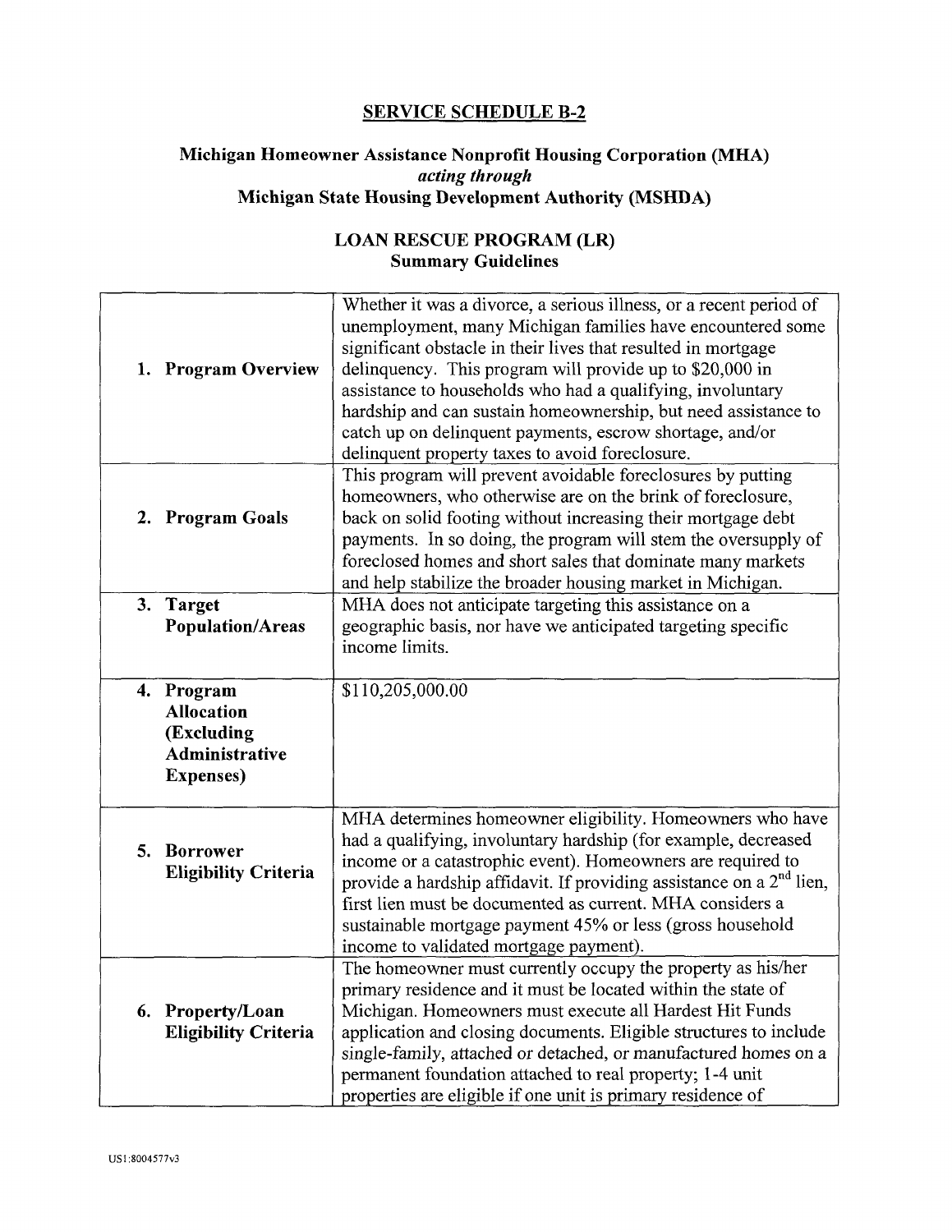|                                 | homeowner. Existing mortgage loan balance must be equal to<br>or less than \$729,250.                                                                                                                                                                                                                                                                                                                                                                                                                                                                                                                                                                                                                                                                                                                                                                                                                                                                                                                                                                                                                                                                           |
|---------------------------------|-----------------------------------------------------------------------------------------------------------------------------------------------------------------------------------------------------------------------------------------------------------------------------------------------------------------------------------------------------------------------------------------------------------------------------------------------------------------------------------------------------------------------------------------------------------------------------------------------------------------------------------------------------------------------------------------------------------------------------------------------------------------------------------------------------------------------------------------------------------------------------------------------------------------------------------------------------------------------------------------------------------------------------------------------------------------------------------------------------------------------------------------------------------------|
| 7. Program<br><b>Exclusions</b> | Second homes or investment properties. Homeowners with<br>liquid cash reserves exceeding 6 months validated mortgage<br>payments. Lender/Servicer is not required to accept homeowner<br>to the program if a notice of trustee/sheriff sale has been<br>recorded or the trustee/sheriff sale is scheduled less than seven<br>days from date the Lender/Servicer is notified of borrower<br>eligibility.                                                                                                                                                                                                                                                                                                                                                                                                                                                                                                                                                                                                                                                                                                                                                         |
| 8. Structure of<br>Assistance   | Homeowners receiving assistance will execute a secured<br>subordinate lien mortgage and note in favor of the Eligible<br>Entity. Loan will be 0%, non-amortizing loan, forgivable over a<br>5 year term at 20% per year, which will be due on sale, transfer<br>of the property, or when the property ceases to be the principal<br>residence of the homeowner. If the primary lien is paid in full<br>due to a no cash out, limited-term, refinance, the MHA may<br>subordinate lien position in accordance with program guidelines.<br>Mortgage will be recorded through public records and ongoing<br>monitoring, repayments, discharges, and subordinations will be<br>conducted by MHA. Any repayment of program funds will be<br>re-invested back into program allocation. All funds remaining in<br>the program will be returned to Treasury after December 31,<br>2017. Hardest Hit Funds will be available on a first come, first<br>serve basis.<br>Lender/Servicer is required to provide timely communication of<br>homeowner's loan data to the MHA and agree to place collection<br>and foreclosure activity on hold upon their acceptance of the |
|                                 | homeowner into the Hardest Hit Funds Program; active<br>foreclosure action to be canceled upon receipt of Hardest Hit<br>Funds. Lender/Servicer is required to provide evidence of<br>timely application of Hardest Hit Funds. Lender/Servicer is<br>required to waive all accumulated late charges and non-sufficient<br>funds (NSF) fees.                                                                                                                                                                                                                                                                                                                                                                                                                                                                                                                                                                                                                                                                                                                                                                                                                     |
| 9. Per Household<br>Assistance  | One time award up to \$20,000 per household.                                                                                                                                                                                                                                                                                                                                                                                                                                                                                                                                                                                                                                                                                                                                                                                                                                                                                                                                                                                                                                                                                                                    |
| 10.Duration of<br>Assistance    | One-time assistance to homeowner, paid directly to<br>Lender/Servicer, for application towards total, accrued<br>delinquent mortgage payments, escrow shortages, corporate<br>advances, excluding late charges and NSF fees, on homeowners'<br>mortgage account. If funds are to be paid through the<br>Lender/Servicer to be applied towards delinquent property taxes,<br>the Lender/Servicer must set up an escrow account to pay<br>homeowners' future property taxes as part of the recovery.                                                                                                                                                                                                                                                                                                                                                                                                                                                                                                                                                                                                                                                              |
| 11. Estimated Number            | Based upon maximum program funding of \$20,000 per                                                                                                                                                                                                                                                                                                                                                                                                                                                                                                                                                                                                                                                                                                                                                                                                                                                                                                                                                                                                                                                                                                              |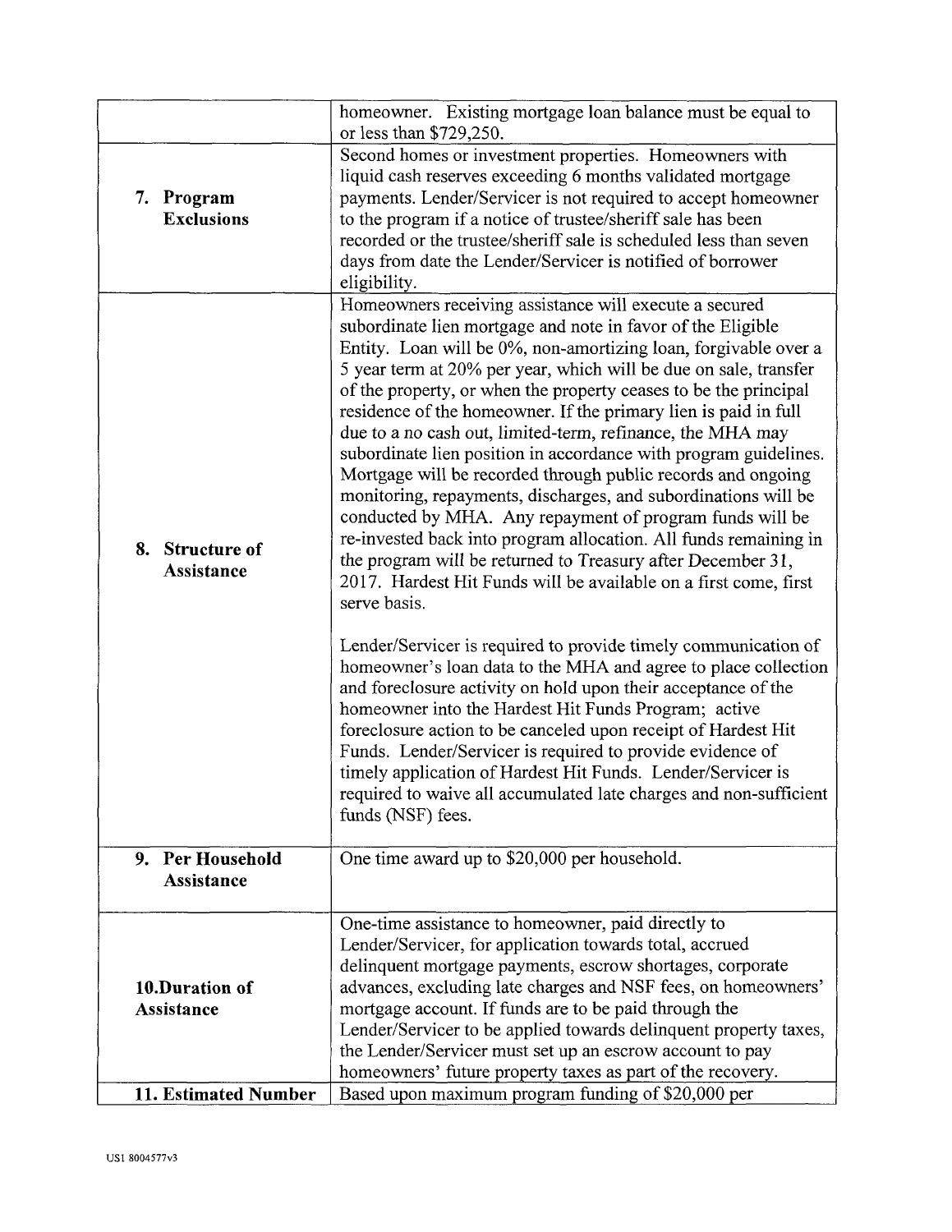| of Participating<br><b>Households</b>                                   | household, 5,510 households may be assisted.                                                                                                                                                                                                                                                                  |
|-------------------------------------------------------------------------|---------------------------------------------------------------------------------------------------------------------------------------------------------------------------------------------------------------------------------------------------------------------------------------------------------------|
| 12. Program<br><b>Inception/Duration</b>                                | Based on the overwhelming need, funds allocated to this<br>Program will likely be exhausted 3rd quarter, 2014.                                                                                                                                                                                                |
| 13. Program<br><b>Interactions with</b><br><b>Other HFA</b><br>Programs | Homeowners will only be eligible for one MHA Hardest Hit<br>Funds Program. MSHDA owned and serviced loans are eligible<br>for this program.                                                                                                                                                                   |
| 14. Program<br><b>Interactions with</b><br><b>HAMP</b>                  | Homeowners can receive HAMP assistance (including UP<br>program assistance) prior to or after receiving Hardest Hit Funds<br>assistance; Hardest Hit Funds cannot be used to pay HAMP trial<br>period payments. Lender/Servicers to follow current guidance<br>issued by their investor and/or U.S. Treasury. |
| 15. Program Leverage<br>with Other<br>Financial<br><b>Resources</b>     | Lender/Servicer agrees to waive all accumulated late fees and<br>NSF fees. No further matching is required.                                                                                                                                                                                                   |
| 16. Qualify as an<br>Unemployment<br>Program                            | $\Box$ Yes<br>⊠ No                                                                                                                                                                                                                                                                                            |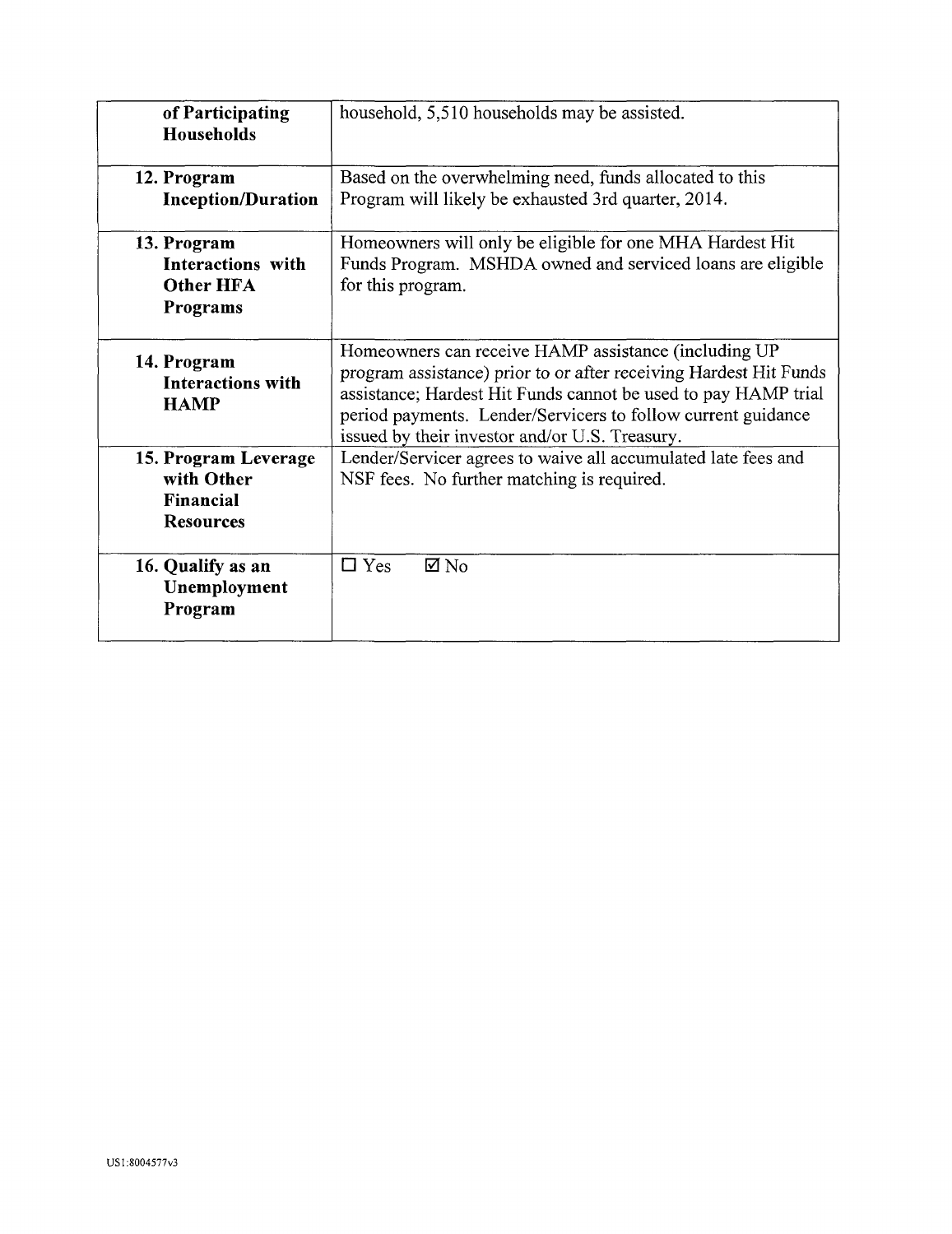#### **SERVICE SCHEDULE B-3**

#### **Michigan Homeowner Assistance Nonprofit Housing Corporation (MHA)**  *acting through*  **Michigan State Housing Development Authority (MSHDA)**

## **UNEMPLOYMENT MORTGAGE SUBSIDY PROGRAM (UMS) Summary Guidelines**

| 1. | <b>Program Overview</b>                                                               | Michigan, through its Unemployment Mortgage Subsidy<br>Program, directly provides funds to the Lender/Servicer to<br>subsidize an eligible homeowner's current or modified mortgage<br>payment.<br>This Program assists the homeowner who has had a qualifying,<br>unemployment-related hardship in retaining homeownership by<br>subsidizing up to 50% or $$1,000$ (whichever is less) of the<br>monthly mortgage payment. The monthly subsidy will not<br>exceed a total of 12 consecutive months or \$12,000.<br>Homeowners will be responsible for the unsubsidized portion of<br>their monthly payment, which will be collected by MHA's<br>special sub-servicer and sent to MHA; MHA will always remit<br>the full mortgage payment directly to the Lender/Servicer.<br>Lender/Servicer agrees to apply the funds towards validated<br>mortgage payments and not homeowner/condominium<br>association (HOA) fees unless such payments have been<br>escrowed and are included in the monthly mortgage payment.<br>Homeowners will also be eligible for upfront assistance to<br>contribute towards a mortgage delinquency; inclusive of current<br>mortgage payment due, delinquent mortgage payments, escrow<br>shortages, corporate advances, excluding accrued late charges<br>and non-sufficient funds (NSF) fees, on homeowners' mortgage<br>account. Maximum reinstatement amount cannot exceed the<br>maximum program reservation of \$20,000 less the total amount<br>initially reserved for 12 monthly subsidy amounts. |
|----|---------------------------------------------------------------------------------------|---------------------------------------------------------------------------------------------------------------------------------------------------------------------------------------------------------------------------------------------------------------------------------------------------------------------------------------------------------------------------------------------------------------------------------------------------------------------------------------------------------------------------------------------------------------------------------------------------------------------------------------------------------------------------------------------------------------------------------------------------------------------------------------------------------------------------------------------------------------------------------------------------------------------------------------------------------------------------------------------------------------------------------------------------------------------------------------------------------------------------------------------------------------------------------------------------------------------------------------------------------------------------------------------------------------------------------------------------------------------------------------------------------------------------------------------------------------------------------------------------------------------------------------|
| 2. | <b>Program Goals</b>                                                                  | Provide mortgage payment assistance to Michigan unemployed<br>residents helping them remain successful in homeownership.                                                                                                                                                                                                                                                                                                                                                                                                                                                                                                                                                                                                                                                                                                                                                                                                                                                                                                                                                                                                                                                                                                                                                                                                                                                                                                                                                                                                              |
| 3. | <b>Target Population /</b><br><b>Areas</b>                                            | MHA does not anticipate targeting this assistance on a<br>geographic basis, nor have we anticipated specific hard income<br>limits.                                                                                                                                                                                                                                                                                                                                                                                                                                                                                                                                                                                                                                                                                                                                                                                                                                                                                                                                                                                                                                                                                                                                                                                                                                                                                                                                                                                                   |
| 4. | <b>Program Allocation</b><br>(Excluding<br><b>Administrative</b><br><b>Expenses</b> ) | \$313,874,464.00                                                                                                                                                                                                                                                                                                                                                                                                                                                                                                                                                                                                                                                                                                                                                                                                                                                                                                                                                                                                                                                                                                                                                                                                                                                                                                                                                                                                                                                                                                                      |
| 5. | <b>Borrower Eligibility</b>                                                           | MHA determines homeowner eligibility. Homeowners who                                                                                                                                                                                                                                                                                                                                                                                                                                                                                                                                                                                                                                                                                                                                                                                                                                                                                                                                                                                                                                                                                                                                                                                                                                                                                                                                                                                                                                                                                  |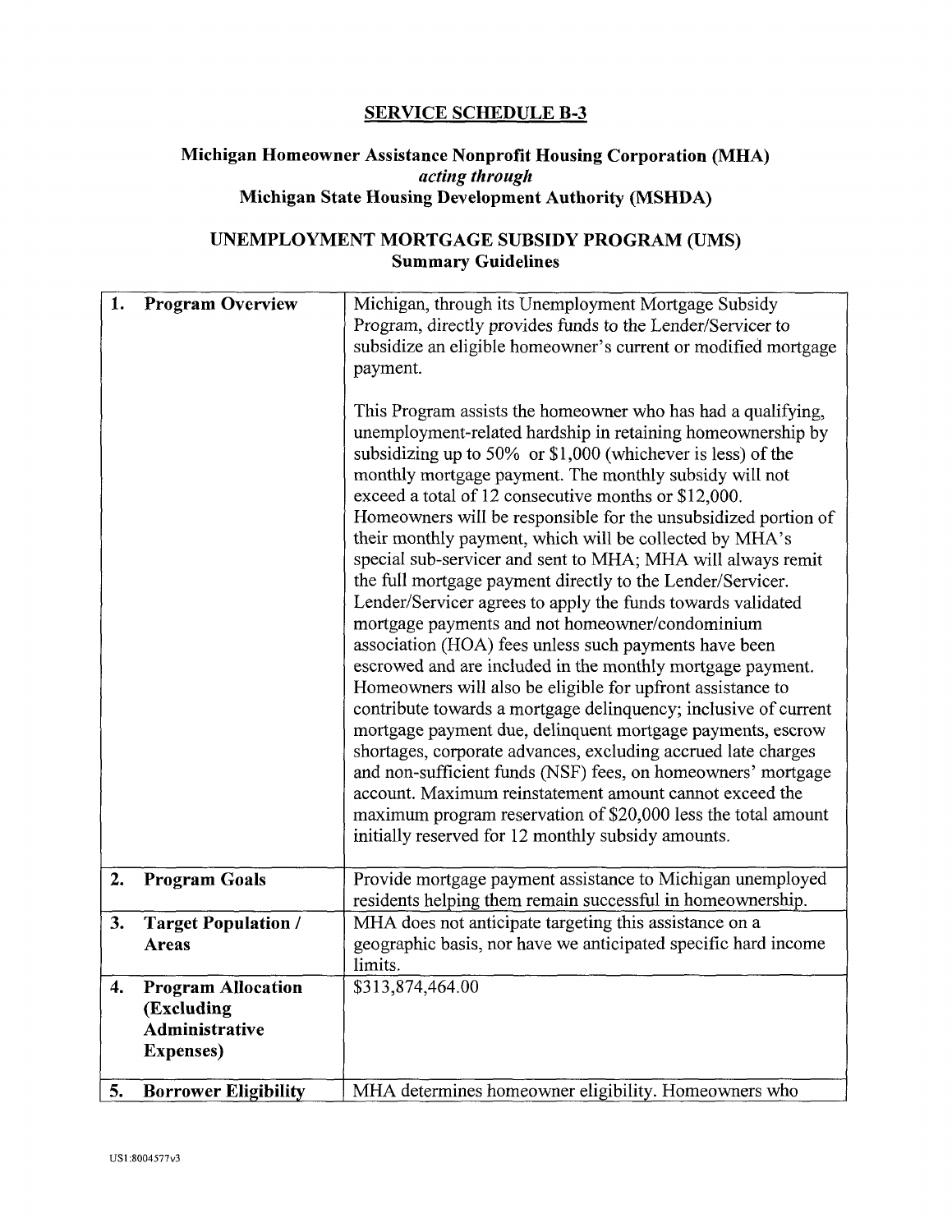| 6. | Criteria<br>Property / Loan<br><b>Eligibility Criteria</b> | have lost their job and have received Michigan unemployment<br>benefits within the last 30 days of application date (not<br>registration date). Homeowners are required to provide a<br>hardship affidavit. Qualifying ratio of 45% or less (gross<br>household income, including unemployment compensation, to<br>borrower's required portion of the validated mortgage payment).<br>The homeowner must currently occupy the property as his/her<br>primary residence and it must be located within the state of<br>Michigan. Homeowners must execute all Hardest Hit Funds<br>application and closing documents. Eligible structures to include<br>single-family, attached or detached, or manufactured homes on a<br>permanent foundation attached to real property; 1-4 unit                                                                                       |
|----|------------------------------------------------------------|------------------------------------------------------------------------------------------------------------------------------------------------------------------------------------------------------------------------------------------------------------------------------------------------------------------------------------------------------------------------------------------------------------------------------------------------------------------------------------------------------------------------------------------------------------------------------------------------------------------------------------------------------------------------------------------------------------------------------------------------------------------------------------------------------------------------------------------------------------------------|
|    |                                                            | properties are eligible if one unit is primary residence of<br>homeowner. Existing mortgage loan balance must be equal to<br>or less than \$729,250.                                                                                                                                                                                                                                                                                                                                                                                                                                                                                                                                                                                                                                                                                                                   |
| 7. | <b>Program Exclusions</b>                                  | Homeowners, as described above, not receiving Michigan<br>unemployment benefits. Second homes or investment properties.<br>Homeowners with liquid cash reserves exceeding 6 months<br>validated mortgage payments. Assistance may not be provided<br>on a loan in a $2^{nd}$ lien position. Lender/Servicer is not required<br>to accept homeowner to the program if a notice of trustee/sheriff<br>sale has been recorded or the trustee/sheriff sale is scheduled<br>less than seven days from date the Lender/Servicer is notified of<br>borrower eligibility.                                                                                                                                                                                                                                                                                                      |
| 8. | <b>Structure of Assistance</b>                             | Homeowners receiving assistance will execute a secured<br>subordinate lien mortgage and note in favor of the MHA. Loan<br>will be 0%, non-amortizing loan, forgivable over a 5 year term<br>at 20% per year, which will be due on sale, transfer of the<br>property, or when the property ceases to be the principal<br>residence of the homeowner. If the primary lien is paid in full<br>due to a no cash out, limited-term, refinance, the MHA may<br>subordinate lien position in accordance with in program<br>guidelines. Mortgage will be recorded through public records<br>and ongoing monitoring, repayments, discharges, and<br>subordinations will be conducted by MHA. Any repayment of<br>program funds will be re-invested back into program allocation.<br>All funds remaining in the program will be returned to Treasury<br>after December 31, 2017. |
|    |                                                            | Lender/Servicer is required to provide timely communication of<br>homeowner's loan data to the MHA and agree to place<br>collection and foreclosure activity on hold upon their acceptance<br>of the homeowner into the Hardest Hit Funds Program; active<br>foreclosure action to be canceled upon receipt of Hardest Hit<br>Funds. Lender/Servicer is required to provide evidence of<br>timely application of Hardest Hit Funds. Lender/Servicer is<br>required to waive all accumulated late charges and NSF fees.                                                                                                                                                                                                                                                                                                                                                 |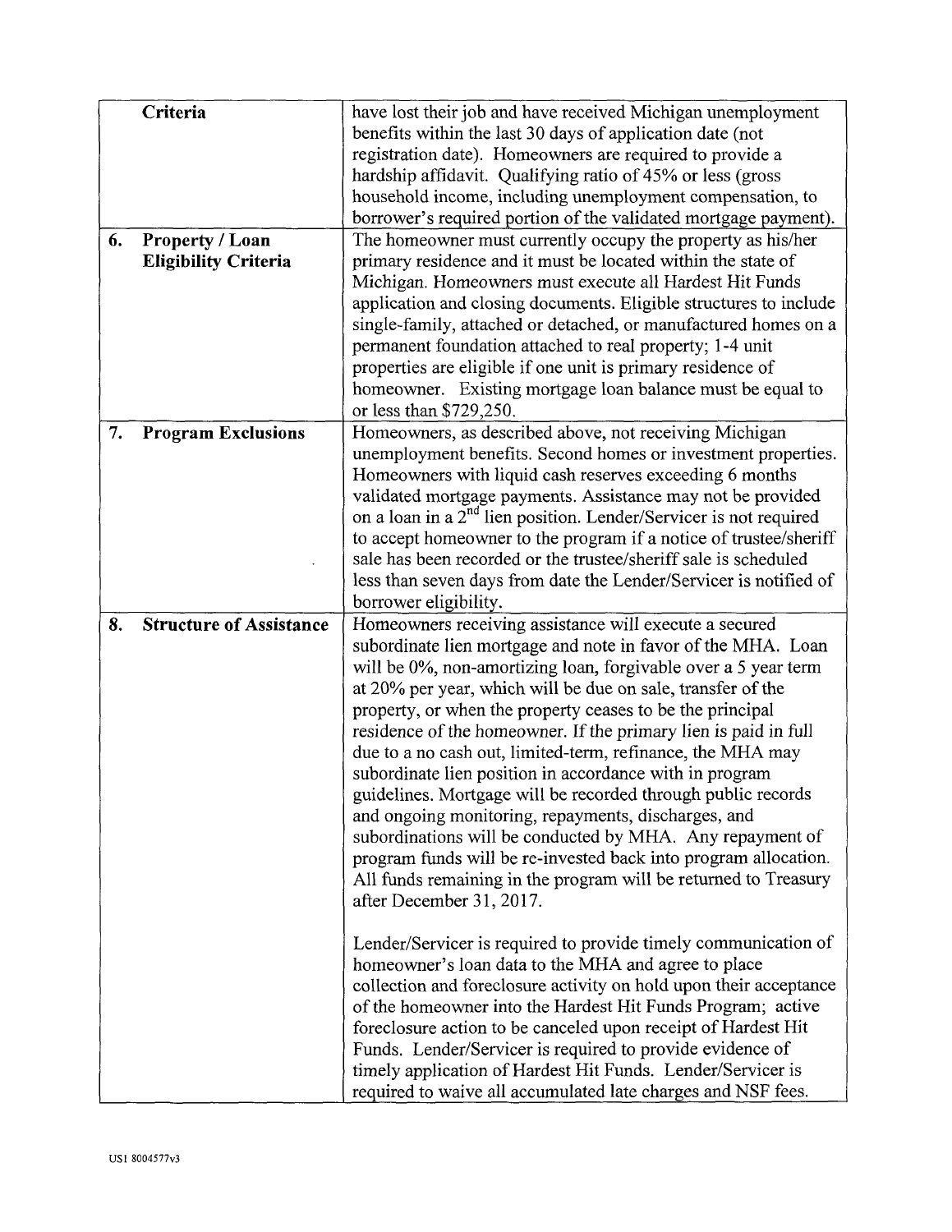| 9 <sub>1</sub> | <b>Per Household</b><br><b>Assistance</b>                               | \$20,000 maximum per household.                                                                                                                                                                                                                                                                               |
|----------------|-------------------------------------------------------------------------|---------------------------------------------------------------------------------------------------------------------------------------------------------------------------------------------------------------------------------------------------------------------------------------------------------------|
|                | 10. Duration of Assistance                                              | Monthly subsidy ceases after 12 months consecutive monthly<br>payments OR if homeowner fails to pay their portion of the<br>payment in accordance with terms of the Note.                                                                                                                                     |
|                | 11. Estimated Number of<br>Participating<br><b>Households</b>           | Based upon maximum program funding of \$20,000 per<br>household, 15,695 households may be assisted.                                                                                                                                                                                                           |
|                | 12. Program Inception /<br><b>Duration</b>                              | Based on the overwhelming need, funds allocated to this<br>program will likely be exhausted 3rd quarter, 2014.                                                                                                                                                                                                |
|                | 13. Program Interactions<br>with Other HFA<br>Programs                  | Homeowners will only be eligible for one MHA Hardest Hit<br>Funds Program. MSHDA owned and serviced loans are eligible<br>for this program.                                                                                                                                                                   |
|                | 14. Program Interactions<br>with HAMP                                   | Homeowners can receive HAMP assistance (including UP<br>program assistance) prior to or after receiving Hardest Hit Funds<br>assistance; Hardest Hit Funds cannot be used to pay HAMP trial<br>period payments. Lender/Servicers to follow current guidance<br>issued by their investor and/or U.S. Treasury. |
|                | 15. Program Leverage with<br><b>Other Financial</b><br><b>Resources</b> | Lender/Servicer agrees to waive all accumulated late fees and<br>NSF fees. No further matching is required.                                                                                                                                                                                                   |
|                | 16. Qualify as an<br>Unemployment<br>Program                            | $\boxtimes$ Yes<br>$\square$ No                                                                                                                                                                                                                                                                               |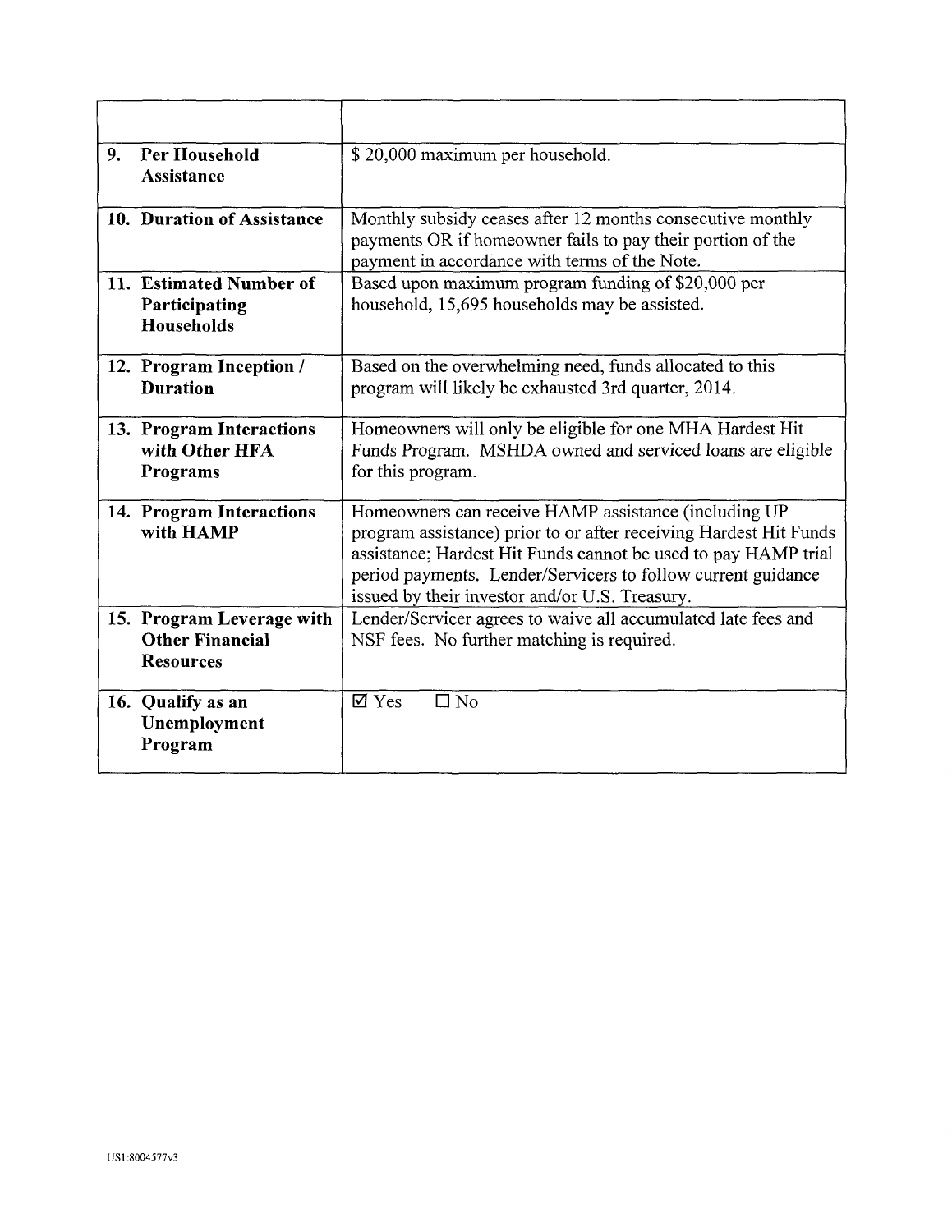#### **SERVICE SCHEDULE B-4**

#### **Michigan Homeowner Assistance Nonprofit Housing Corporation (MHA)**  *acting through*  **Michigan State Housing Development Authority (MSHDA)**

# **MODIFICATION PLAN PROGRAM (MP) Summary Guidelines**

| 1. Program<br>Overview                                                               | Michigan's Modification Plan Program provides a permanent<br>solution to many homeowners who have fallen behind due to a<br>qualifying, involuntary hardship, for example loss of income,<br>but have the ability to sustain homeownership if their mortgage<br>payment is modified. Up to \$20,000 in assistance may be<br>provided to the Lender/Servicer to pay the capitalized balance<br>in order to contribute towards reaching a lower, sustainable<br>monthly payment. |
|--------------------------------------------------------------------------------------|--------------------------------------------------------------------------------------------------------------------------------------------------------------------------------------------------------------------------------------------------------------------------------------------------------------------------------------------------------------------------------------------------------------------------------------------------------------------------------|
| 2. Program Goals                                                                     | This program will prevent avoidable foreclosures by putting<br>homeowners, who otherwise are on the brink of foreclosure,<br>into a permanent, affordable loan modification allowing them to<br>maintain homeownership, curb vacancies and stabilize local<br>communities.                                                                                                                                                                                                     |
| 3. Target<br><b>Population/Areas</b>                                                 | MHA does not anticipate targeting this assistance on a<br>geographic basis, nor have we anticipated targeting specific<br>income limits.                                                                                                                                                                                                                                                                                                                                       |
| 4. Program<br><b>Allocation</b><br>(Excluding<br>Administrative<br><b>Expenses</b> ) | \$16,451,031                                                                                                                                                                                                                                                                                                                                                                                                                                                                   |
| 5. Borrower<br><b>Eligibility</b><br>Criteria                                        | MHA determines homeowner eligibility. Homeowners who<br>have had a qualifying, involuntary hardship (for example,<br>decreased income or a catastrophic event) are a minimum of<br>two months delinquent, and present housing payment is greater<br>than 45%. MHA considers a sustainable mortgage payment<br>45% or less (gross household income to validated mortgage<br>payment). Homeowners are required to provide a hardship<br>affidavit.                               |
| 6. Property/Loan<br><b>Eligibility</b><br>Criteria                                   | The homeowner must currently occupy the property as his/her<br>primary residence and it must be located within the state of<br>Michigan. Homeowners must execute all Hardest Hit Funds<br>application and closing documents. Eligible structures to<br>include single-family, attached or detached, or manufactured                                                                                                                                                            |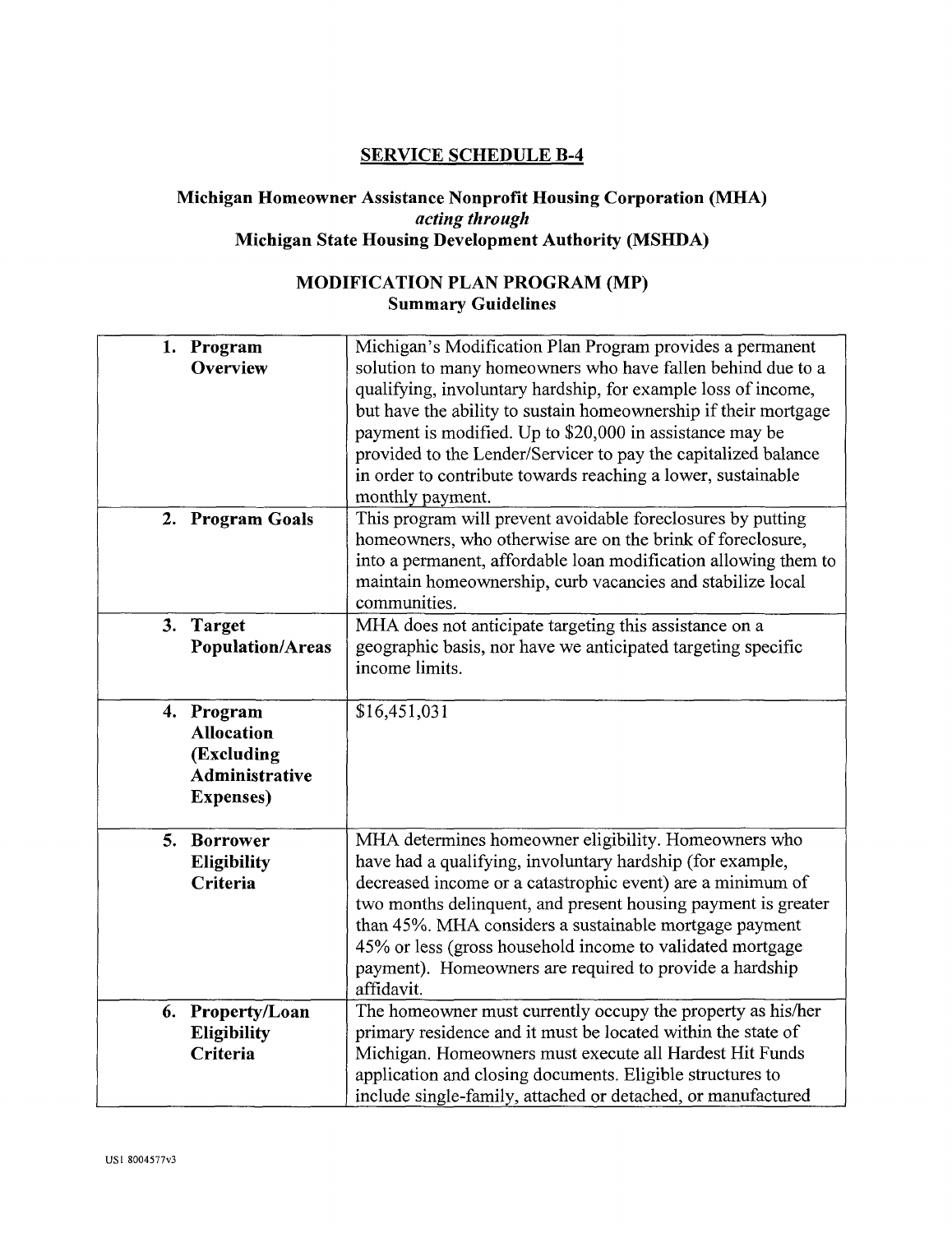| 7. Program<br><b>Exclusions</b> | homes on a permanent foundation attached to real property; 1-4<br>unit properties are eligible if one unit is primary residence of<br>homeowner. Existing mortgage loan balance must be equal to<br>or less than \$729,250.<br>Homeowners whose Lender/Servicer is unable to permanently<br>modify their existing lien. Assistance may not be provided on a<br>loan in a $2^{nd}$ lien position. Second homes or investment<br>properties. Homeowners with liquid cash reserves exceeding 6<br>months validated mortgage payments. Lender/Servicer is not<br>required to accept homeowner to the program if a notice of<br>trustee/sheriff sale has been recorded or the trustee/sheriff sale<br>is scheduled less than seven days from date the Lender/Servicer<br>is notified of borrower eligibility.                                                                                                                                                                                                                                                                                                                                                                                                                                                                                                                                                                                                                                                                                                                                                                                                                                                                                                                                     |
|---------------------------------|----------------------------------------------------------------------------------------------------------------------------------------------------------------------------------------------------------------------------------------------------------------------------------------------------------------------------------------------------------------------------------------------------------------------------------------------------------------------------------------------------------------------------------------------------------------------------------------------------------------------------------------------------------------------------------------------------------------------------------------------------------------------------------------------------------------------------------------------------------------------------------------------------------------------------------------------------------------------------------------------------------------------------------------------------------------------------------------------------------------------------------------------------------------------------------------------------------------------------------------------------------------------------------------------------------------------------------------------------------------------------------------------------------------------------------------------------------------------------------------------------------------------------------------------------------------------------------------------------------------------------------------------------------------------------------------------------------------------------------------------|
| 8. Structure of<br>Assistance   | Homeowners receiving assistance will execute a secured<br>subordinate lien mortgage and note in favor of the MHA. Loan<br>will be 0%, non-amortizing loan, forgivable over a 5 year term<br>at 20% per year, which will be due on sale, transfer of the<br>property, or when the property ceases to be the principal<br>residence of the homeowner. If the primary lien is paid in full<br>due to a no cash out, limited-term, refinance, the MHA may be<br>willing to subordinate lien position. Mortgage will be recorded<br>through public records and ongoing monitoring, repayments,<br>discharges, and subordinations will be conducted by MHA.<br>Any repayment of program funds will be re-invested back into<br>program allocation. All funds remaining in the program will be<br>returned to Treasury after December 31, 2017. Hardest Hit<br>Funds will be available on a first come, first serve basis.<br>The Lender/Servicer will determine terms of modification<br>according to their internal guidelines. The Lender/Servicer will<br>transmit modification terms to the MHA for review. MHA will<br>determine amount of assistance up to program maximum based<br>on delinquency amount; must be a minimum of two months<br>delinquent. Awarded funds will be remitted to Lender/Servicer<br>to be applied towards the capitalized balance.<br>Lender/Servicer is required to provide timely communication of<br>homeowner's loan data to the MHA and agree to place<br>collection and foreclosure activity on hold upon their<br>acceptance of the homeowner into the Hardest Hit Funds<br>Program; active foreclosure action to be canceled upon receipt<br>of Hardest Hit Funds. Lender/Servicer is required to provide |
| 9. Per Household                | evidence of timely application of Hardest Hit Funds.<br>Lender/Servicer is required to waive all accumulated late<br>charges and non-sufficient funds (NSF) fees.<br>One time award up to \$20,000 per household.                                                                                                                                                                                                                                                                                                                                                                                                                                                                                                                                                                                                                                                                                                                                                                                                                                                                                                                                                                                                                                                                                                                                                                                                                                                                                                                                                                                                                                                                                                                            |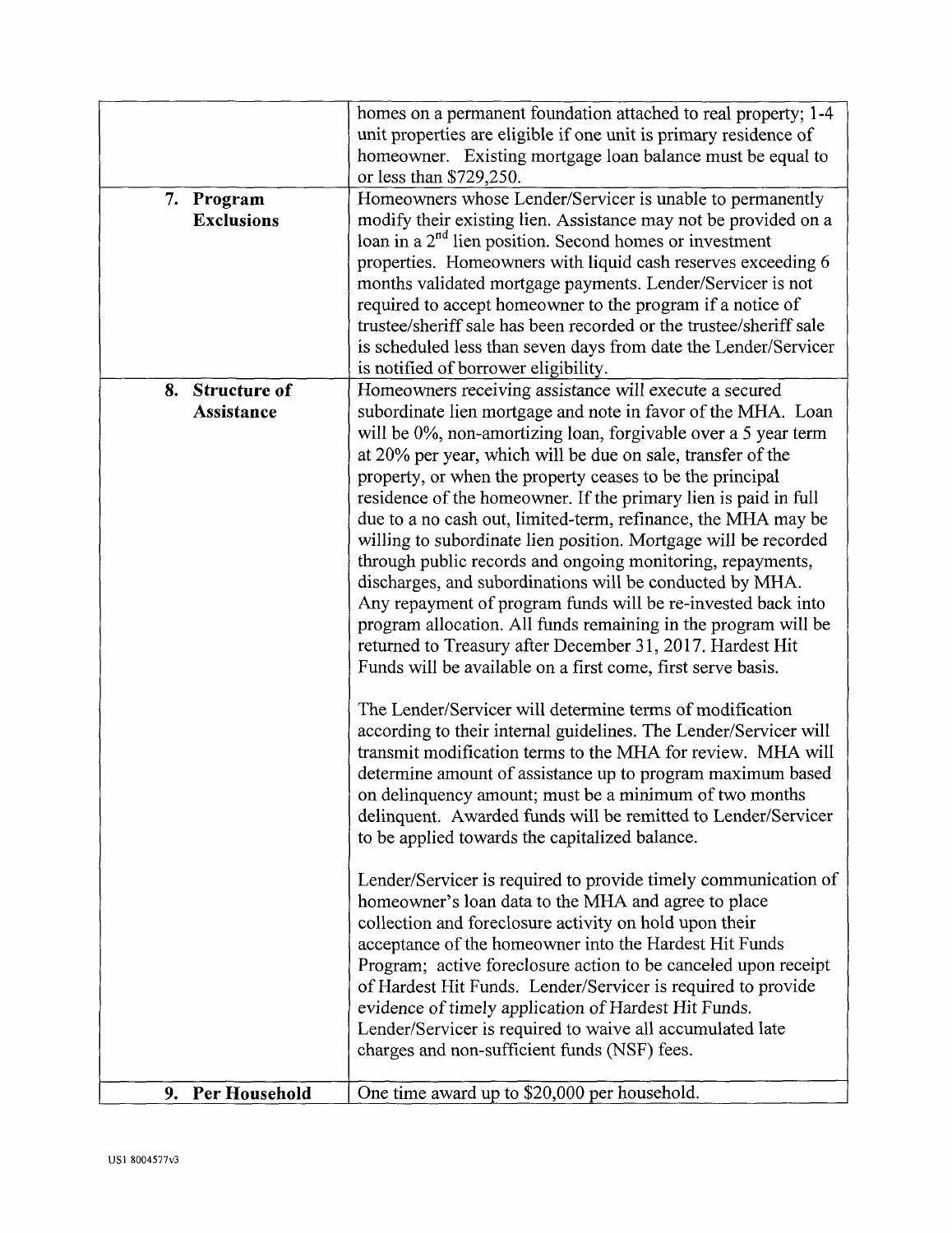| <b>Assistance</b>                                                          |                                                                                                                                                                                                                                                                                                               |
|----------------------------------------------------------------------------|---------------------------------------------------------------------------------------------------------------------------------------------------------------------------------------------------------------------------------------------------------------------------------------------------------------|
| 10. Duration of<br><b>Assistance</b>                                       | One-time assistance to homeowner, paid directly to<br>Lender/Servicer, for application towards capitalized balance,<br>excluding late fees and NSF fees, on homeowners' mortgage<br>account.                                                                                                                  |
| 11. Estimated<br>Number of<br>Participating<br>Households                  | Based upon maximum program funding of \$20,000 per<br>household, 825 households may be assisted.                                                                                                                                                                                                              |
| 12. Program<br><b>Inception/Duratio</b><br>n                               | Proposed program will roll out July 2012. Based on the<br>overwhelming need, funds allocated to this Program will likely<br>be exhausted 3rd quarter 2014.                                                                                                                                                    |
| 13. Program<br>Interactions with<br><b>Other HFA</b><br>Programs           | Homeowners will only be eligible for one MHA Hardest Hit<br>Funds Program. MSHDA owned and serviced loans are<br>eligible for this program.                                                                                                                                                                   |
| 14. Program<br><b>Interactions with</b><br><b>HAMP</b>                     | Homeowners can receive HAMP assistance (including UP<br>program assistance) prior to or after receiving Hardest Hit<br>Funds assistance; Hardest Hit Funds cannot be used to pay<br>HAMP trial period payments. Lender/Servicers to follow<br>current guidance issued by their investor and/or U.S. Treasury. |
| 15. Program<br>Leverage with<br><b>Other Financial</b><br><b>Resources</b> | Lender/Servicer agrees to waive all accumulated late fees and<br>NSF fees. No further matching is required.                                                                                                                                                                                                   |
| 16. Qualify as an<br>Unemployment<br>Program                               | $\overline{\boxtimes}$ No<br>$\Box$ Yes                                                                                                                                                                                                                                                                       |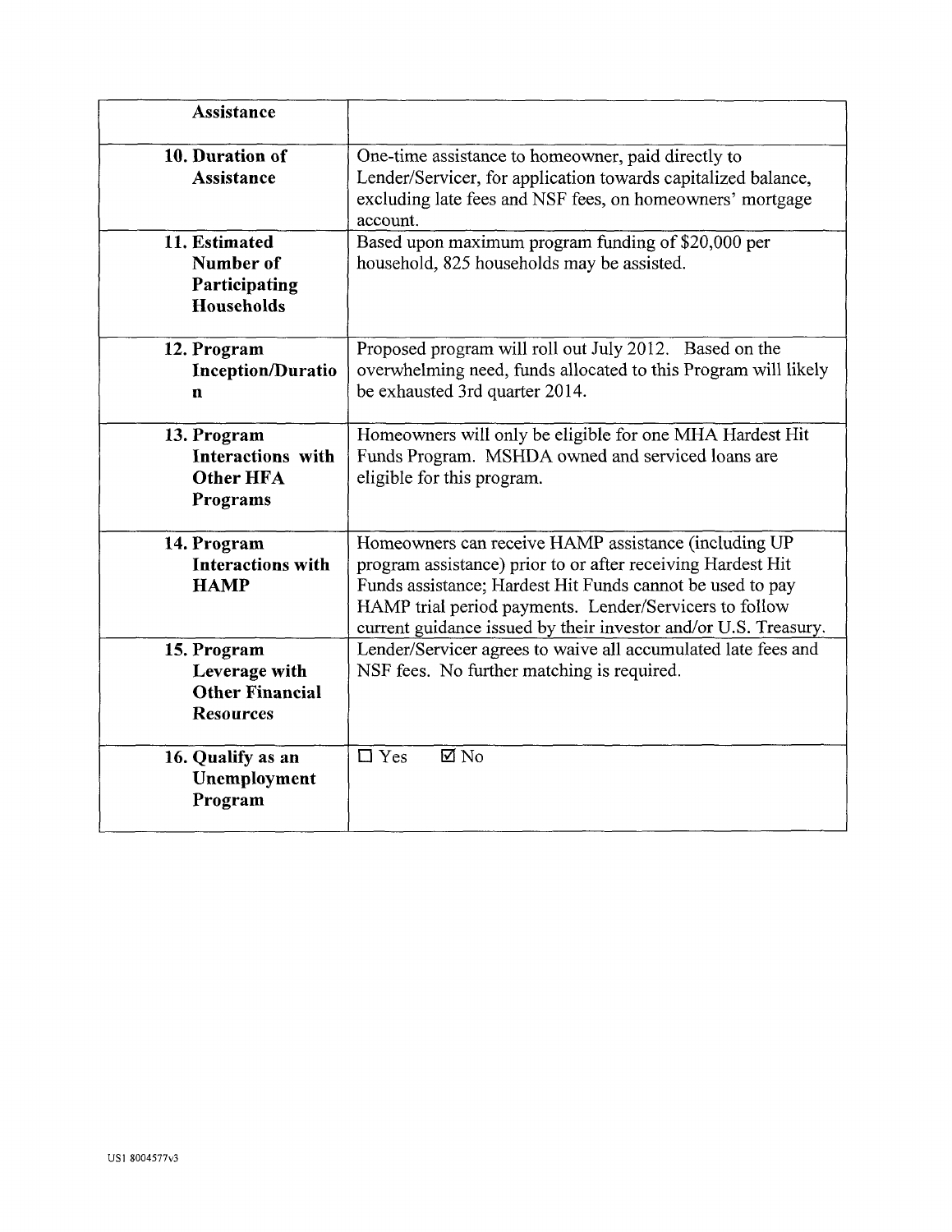# SCHEDULE C

#### PERMITTED EXPENSES

|                                                       | <b>TRIDEEDIN</b>                 |
|-------------------------------------------------------|----------------------------------|
| <u> De Maria (2003)</u><br>an<br>Malaysia<br>ta di S  | rtaalojalee <sup>ka p</sup> inne |
| One-time / Start-Up Expenses:                         |                                  |
| Initial Personnel                                     | \$0.00                           |
| Building, Equipment, Technology                       | \$0.00                           |
| <b>Professional Services</b>                          | \$325,000.00                     |
| Supplies / Miscellaneous                              | \$0.00                           |
| Marketing /Communications                             | \$262,500.00                     |
| Travel                                                | \$0.00                           |
| Website development /Translation                      | \$0.00                           |
| Contingency                                           | \$0.00                           |
| Subtotal                                              | \$587,500.00                     |
| <sup>197</sup> M                                      | the Same County                  |
| <b>Operating / Administrative</b>                     |                                  |
| <b>Expenses:</b>                                      |                                  |
| Salaries                                              | \$30,290,300.00                  |
| Professional Services (Legal,                         |                                  |
| Compliance, Audit, Monitoring)                        | \$2,040,000.00                   |
| Travel                                                | \$35,000.00                      |
| <b>Buildings, Leases &amp; Equipment</b>              | \$390,000.00                     |
| Information Technology &<br>Communications            | \$225,000.00                     |
| Office Supplies/Postage and<br>Delivery/Subscriptions | \$478,000.00                     |
| Risk Management/ Insurance                            | \$0.00                           |
| Training                                              | \$50,000.00                      |
| Marketing/PR                                          | \$7,860,003.00                   |
| Miscellaneous                                         | \$4,800,000.00                   |
| Subtotal                                              | \$46,168,303.00                  |
| ERITA ETA ETA ETA ERA<br>33                           |                                  |
| <b>Transaction Related Expenses:</b>                  |                                  |
| <b>Recording Fees</b>                                 | \$2,454,440                      |
| <b>Wire Transfer Fees</b>                             | \$225,000                        |
| <b>Counseling Expenses</b>                            |                                  |
| File Intake                                           | \$0.00                           |
| <b>Decision Costs</b>                                 | \$0.00                           |
| Successful File                                       | \$0.00                           |
| Key Business Partners On-Going                        | \$3,240,000                      |
| Subtotal                                              | \$5,919,440.00                   |
|                                                       | ER <del>IN</del> (19             |
| <b>Grand Total</b>                                    | \$52,675,243.00                  |